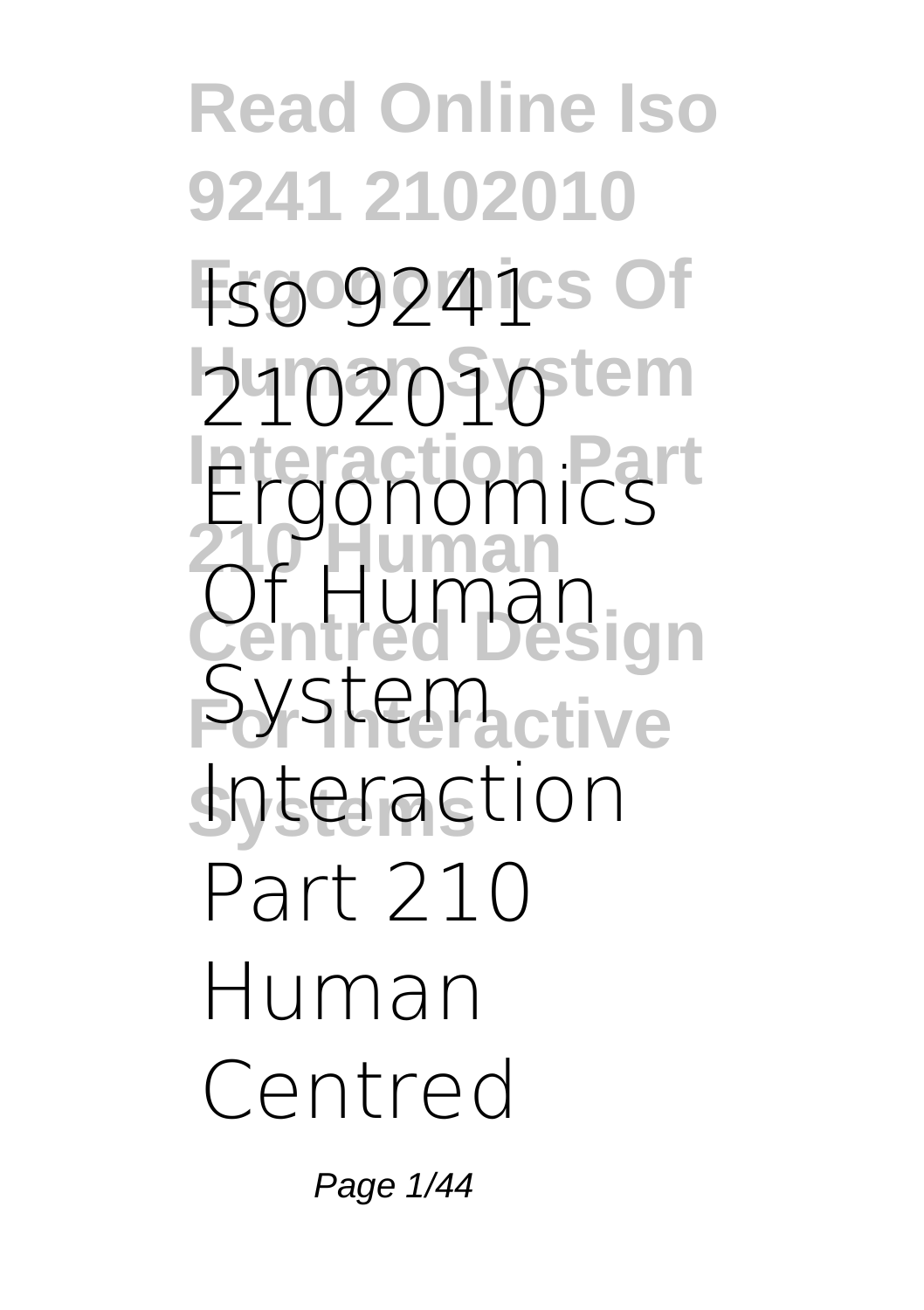**Read Online Iso 9241 2102010 Ergonomics Of Design For Human System Interactive ISystems** Part As recognized, adventure as sign experience roughly **Systems** lesson, competently as amusement, as without difficulty as covenant can be gotten by just Page 2/44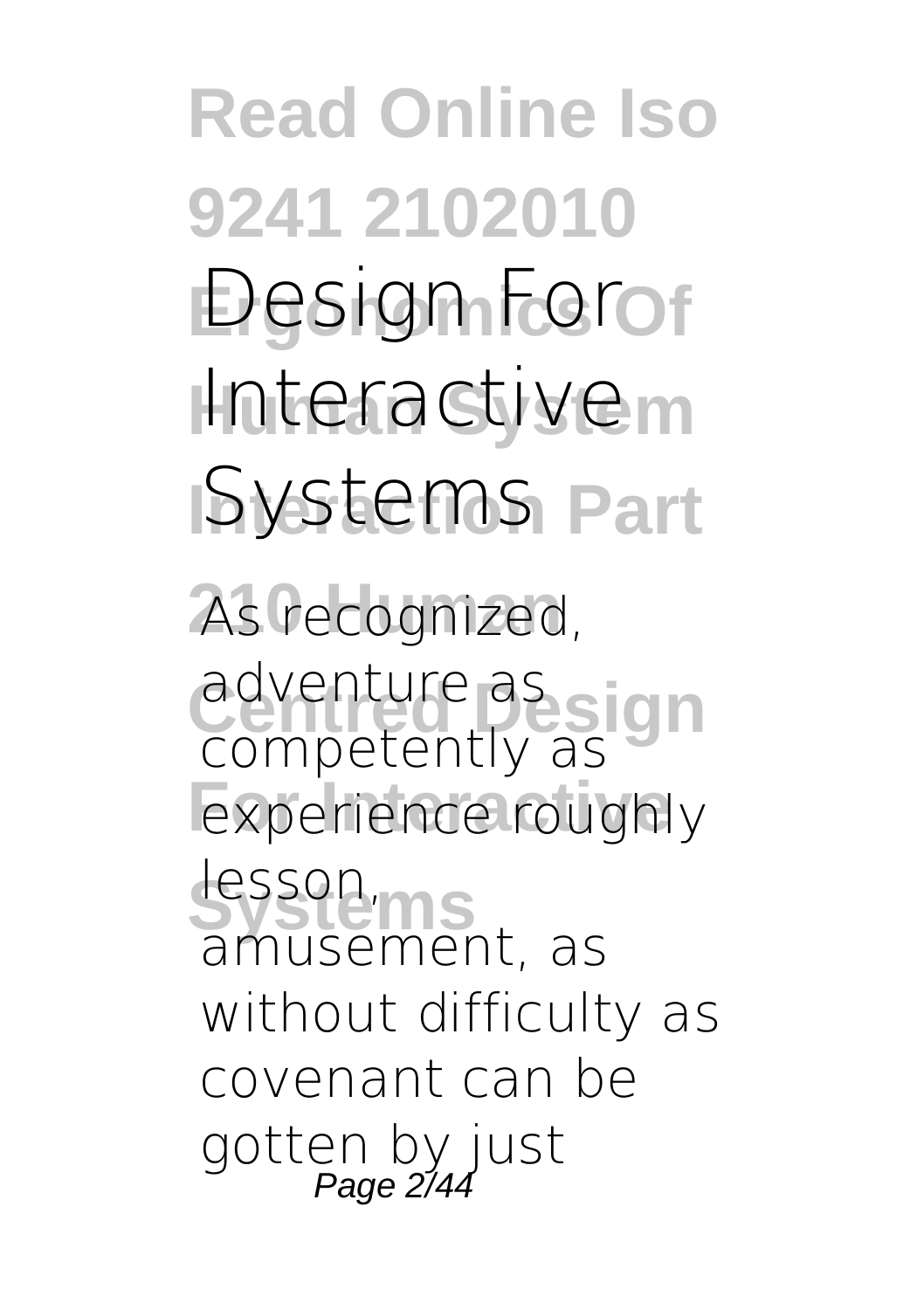checking out a Of **books iso 9241<sub>em</sub> Interaction Part ergonomics of 210 Human human system interaction part** *<u>design for active</u>* **Systems interactive systems 2102010 210 human centred** next it is not directly done, you could acknowledge even more just about this life, in Page 3/44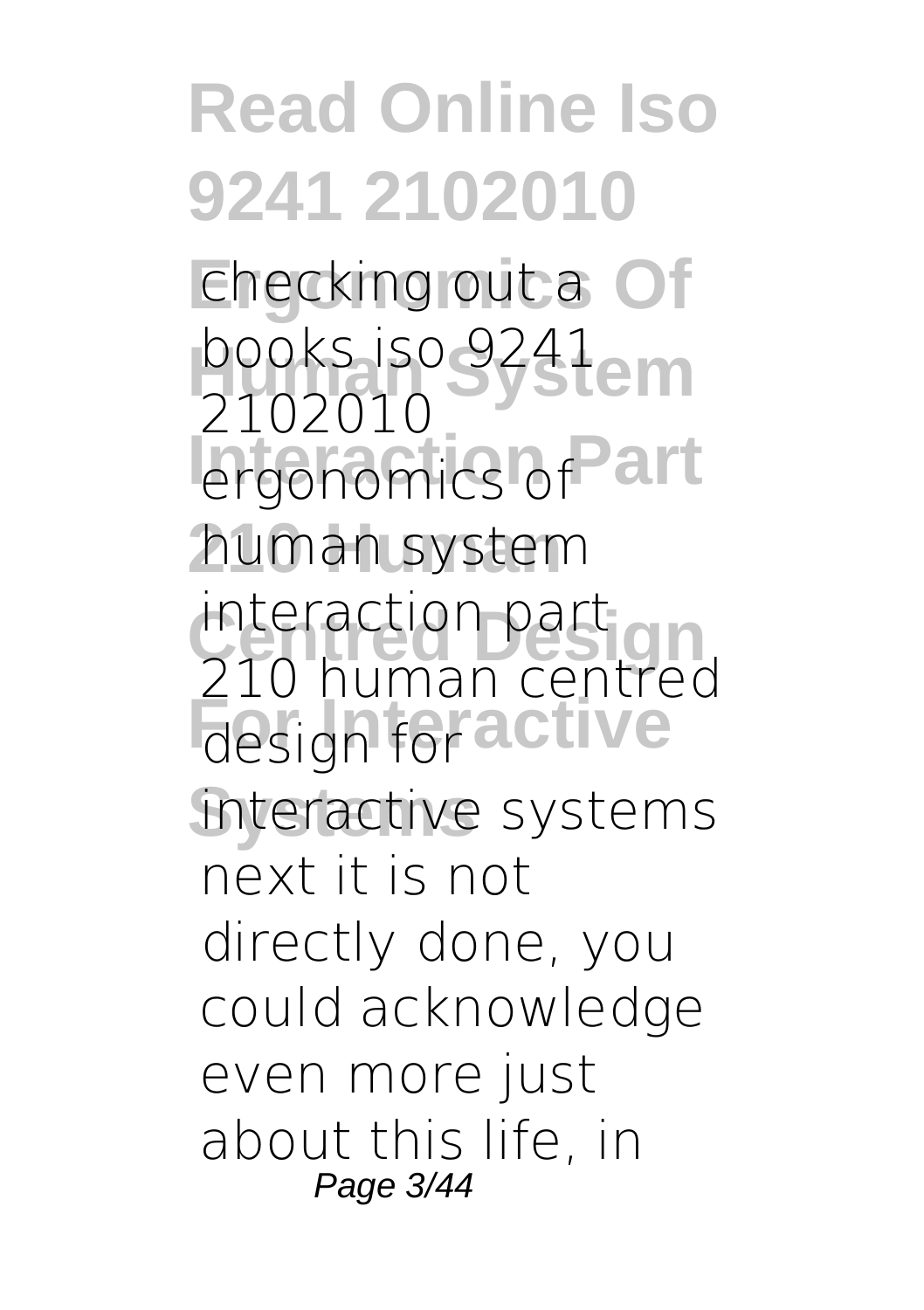**Read Online Iso 9241 2102010** relation to the Of **Worldan System** We present you art **210 Human** this proper as well as simple **Design For Interactive** those all. We come **Systems** up with the money pretension to get for iso 9241 2102010 ergonomics of human system interaction part Page 4/44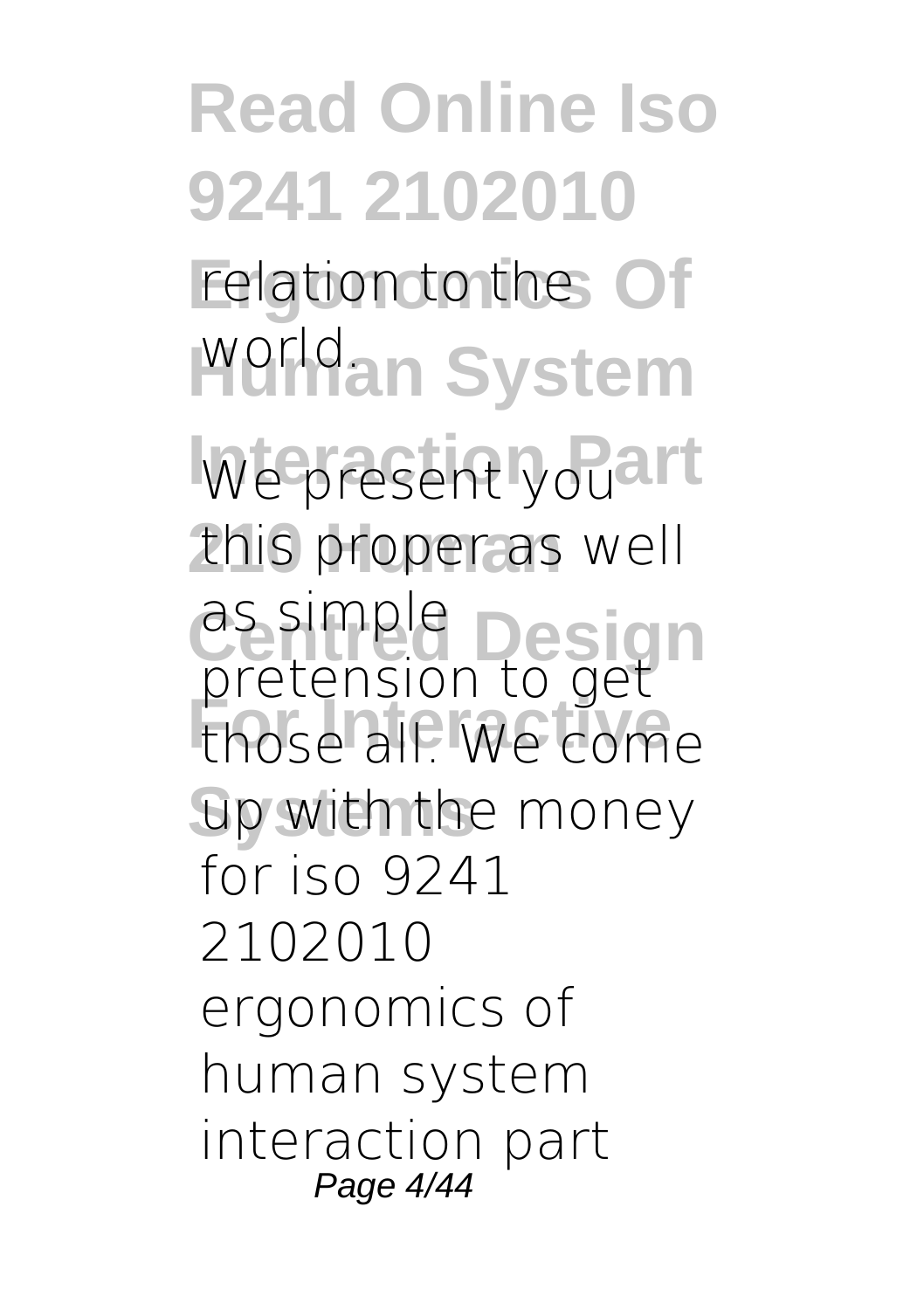#### **Read Online Iso 9241 2102010** 210 human centred design for system and numerous<sup>Part</sup> **210 Human** book collections **COM HELLONS LONGITY**<br> **C**entific research **For Interactive Systems** them is this iso interactive systems from fictions to 9241 2102010 ergonomics of human system interaction part 210 human centred Page 5/44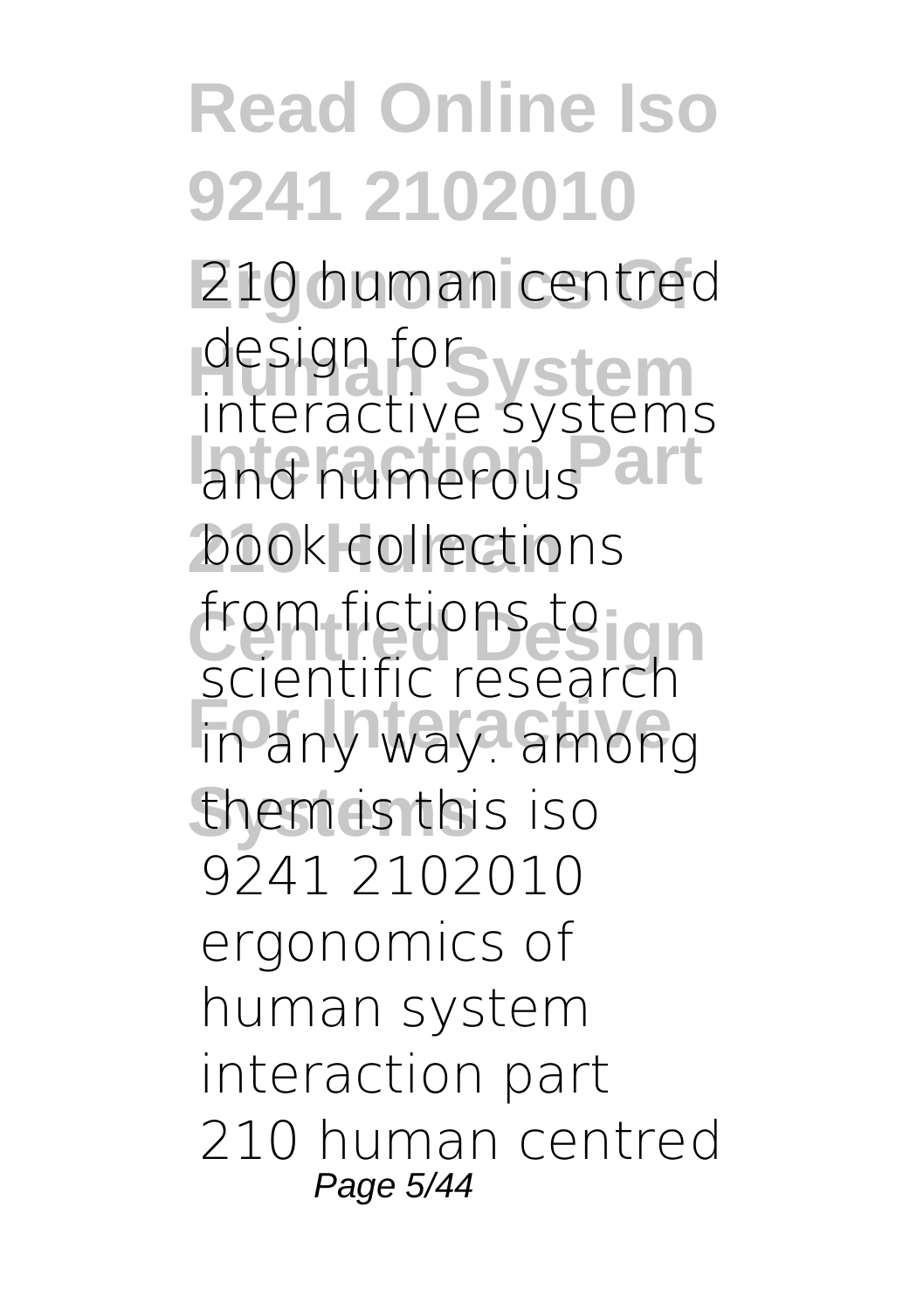**Read Online Iso 9241 2102010** design fornics Of interactive systems **Ipartner. ion** Part **210 Human Principles ofesign** *Design, ISO* Clive **Systems** *9241:210* A Formal that can be your *Human Centred* Analysis of the ISO 9241-210 Definition of User Experience USING **ISO9241 TO BUIL** Page 6/44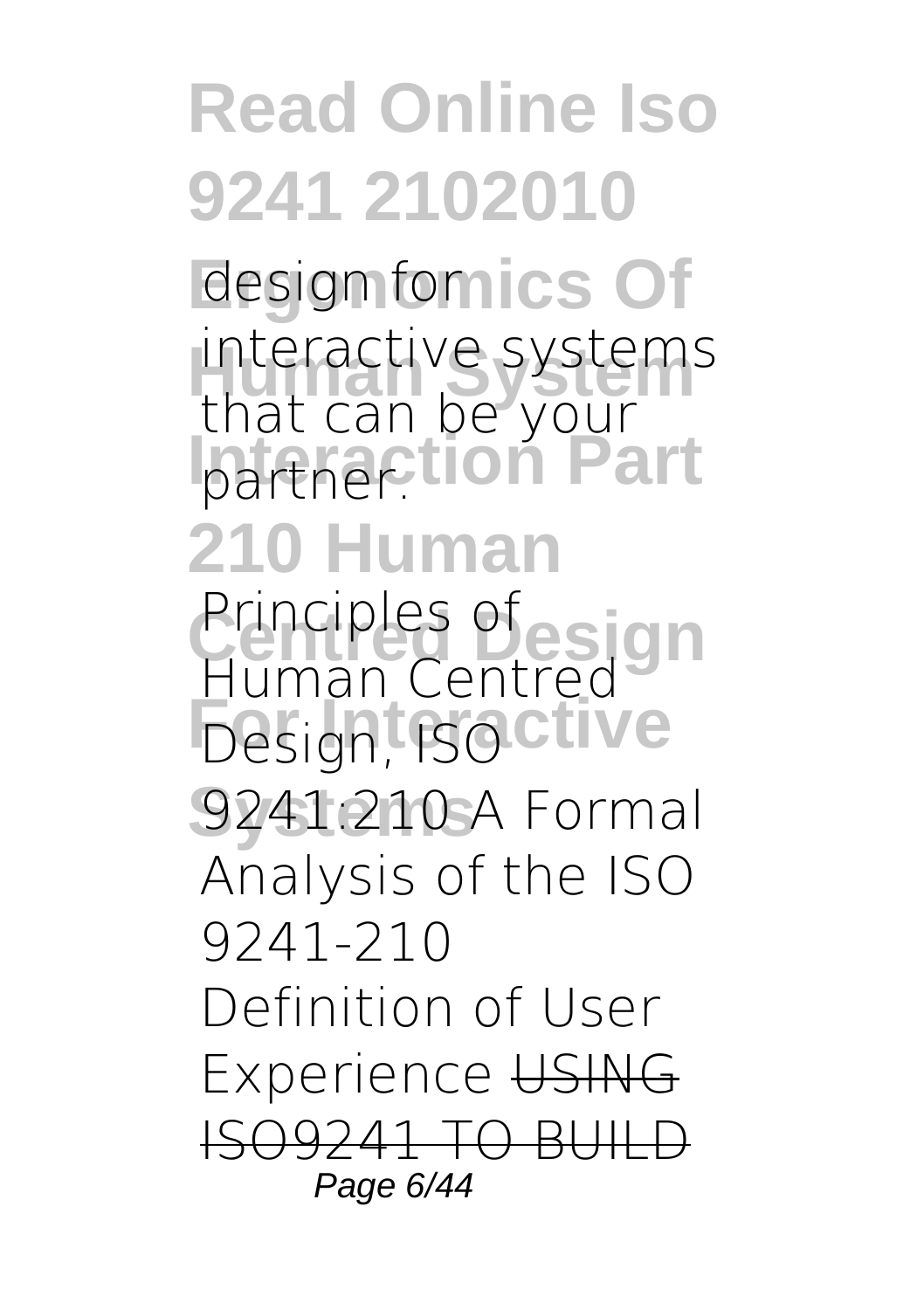**Ergonomics Of** A ROBUST AND **Human System** CREATIVE USER **ISTRATEGY Usability** CENTRED DES

**210 Human** Testing II - ISO **Centred Design** 9241-210 **Usability ISO-9241 - quicke according to**

**Systems and rough introduction**

User-centered Design nach ISO 9241-210Standards and Guidelines Page 7/44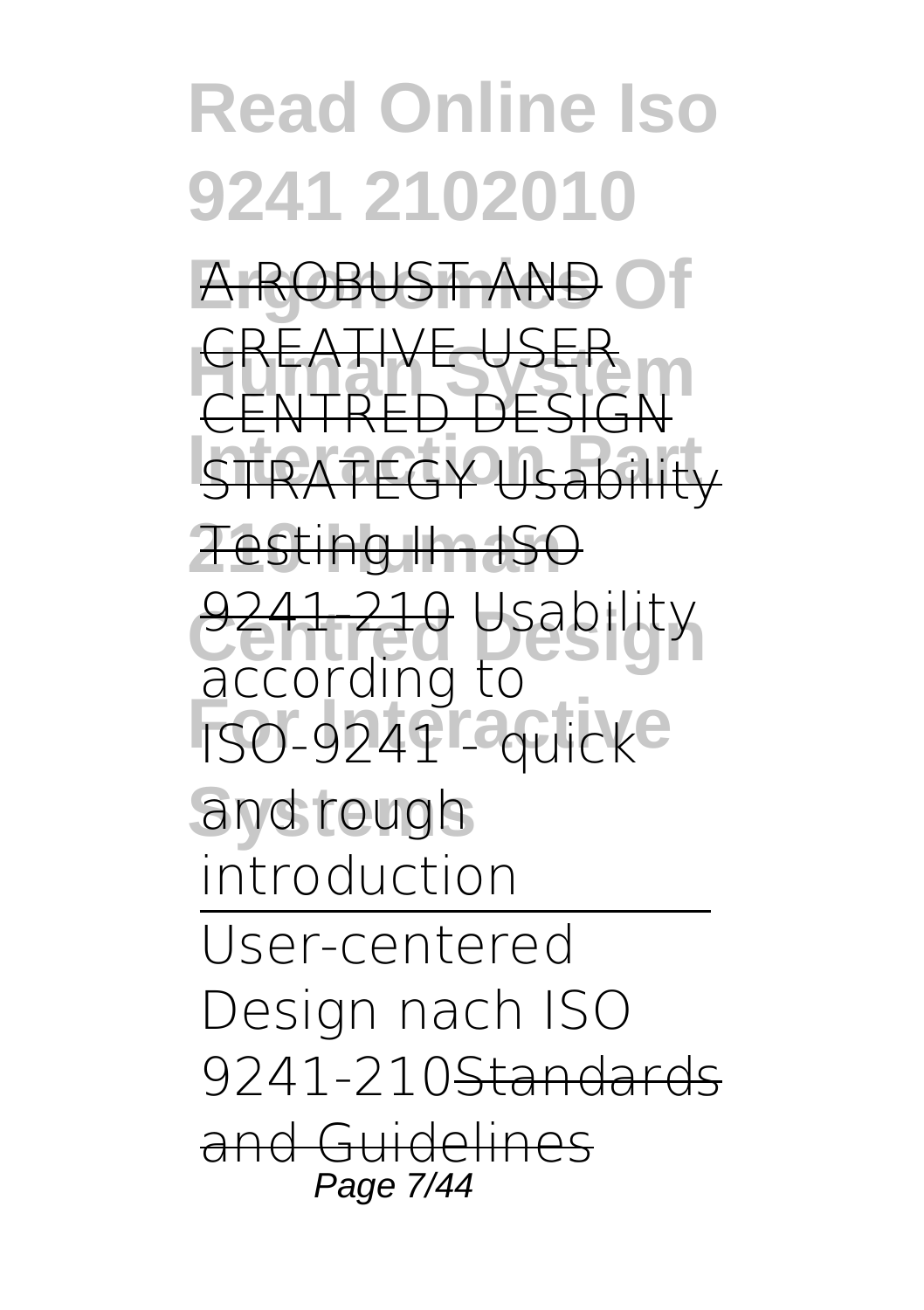**Ergonomics Of** Workshop (2013): **ESA Workplace Interaction Part** Standard **ISO 9241 210 Human | Wikipedia audio Centred Design article ISO 9241-10** Fabiola Reinert Ve Ergonomic **Interfaces** Dr.

**Systems** Integrating ergonomics into Product Design through the UCD approach ISO 9241 | Wikipedia audio Page 8/44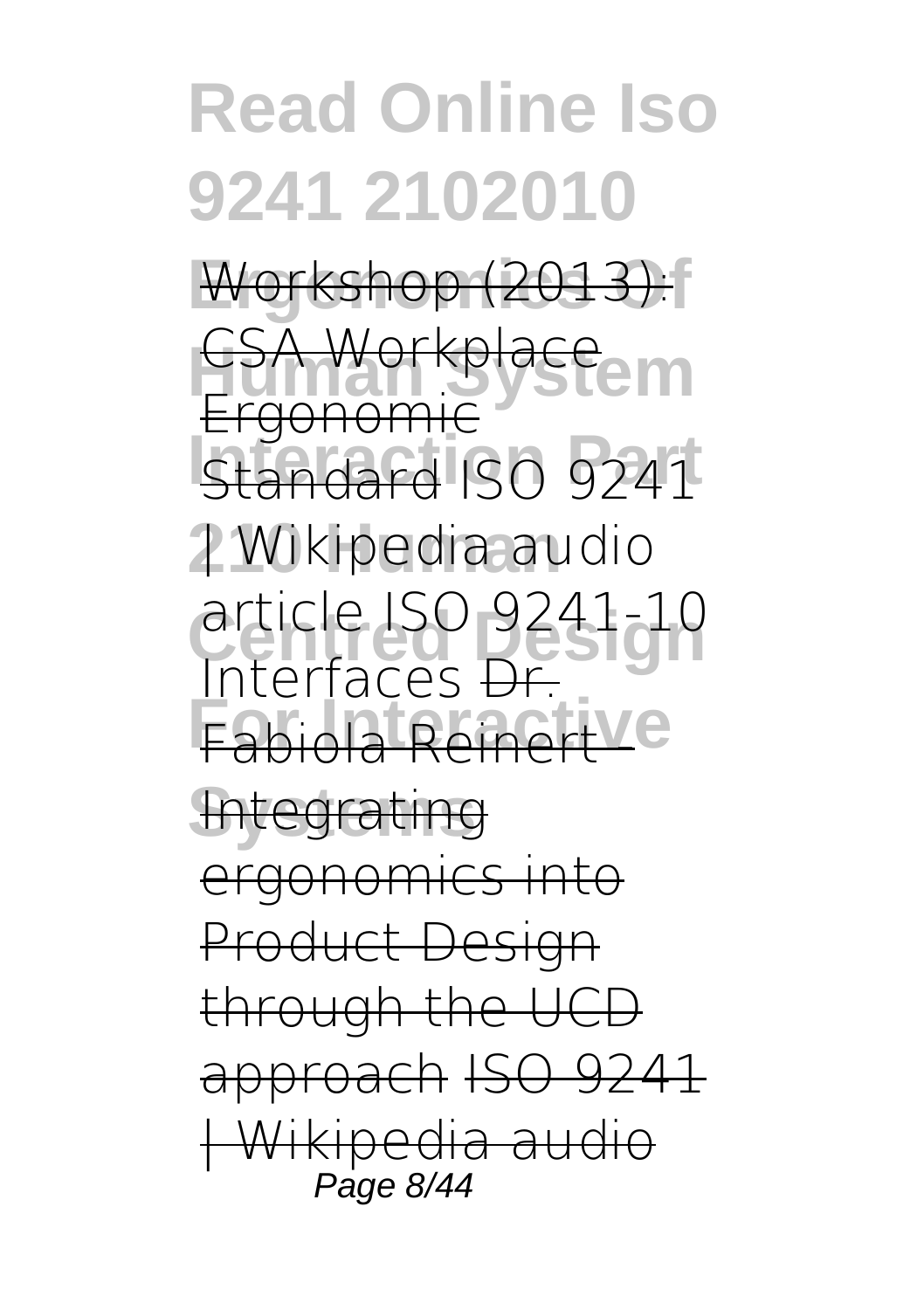**Ergonomics Of** article *Definição de* Usabilidade (ISO<br>9241-11) <u>Michael</u> **Jackson - History 210 Human** World Tour Tunis **Centred Design Schedule your life/ For Interactive year/months/weeks Systems /days/hours -** *Usabilidade (ISO* 1996. **How to Jordan Peterson** *The User-Centered Design Process (UCD)* Human Design Basics |  $\overline{\vec{P}$ age 9/4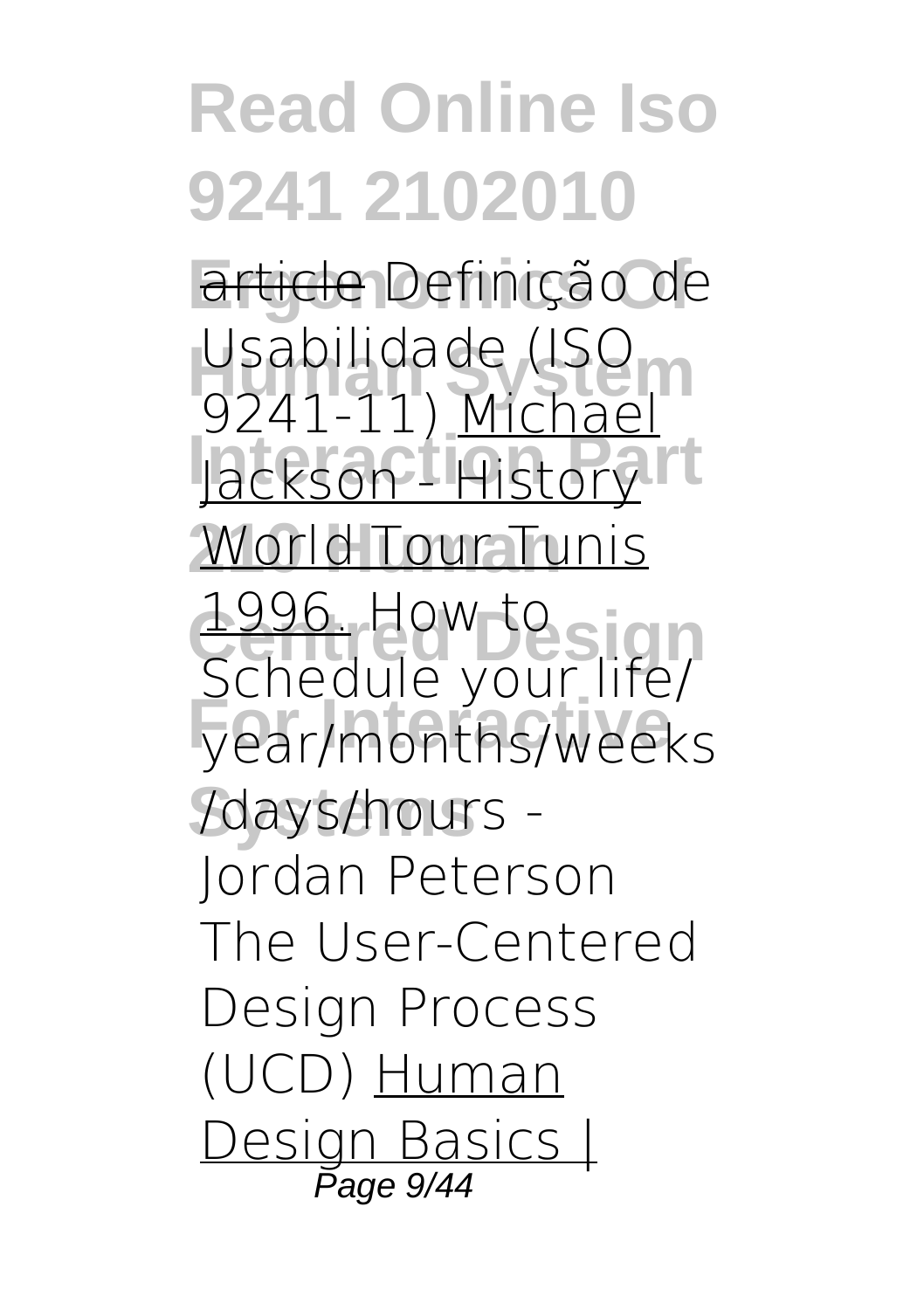**Variables (Human Design Arrows pt 1:**<br>Digestion W0026 **Invironment**) **ISO 210 Human** *9001 IN A* **WORKS and How it For Interactive** *Can Work For You* **Systems** User Centered Digestion \u0026 *NUTSHELL | How it*

Design deutsch menschzentrierte Gestaltung Design de Interação:

usabilidad Page 10/44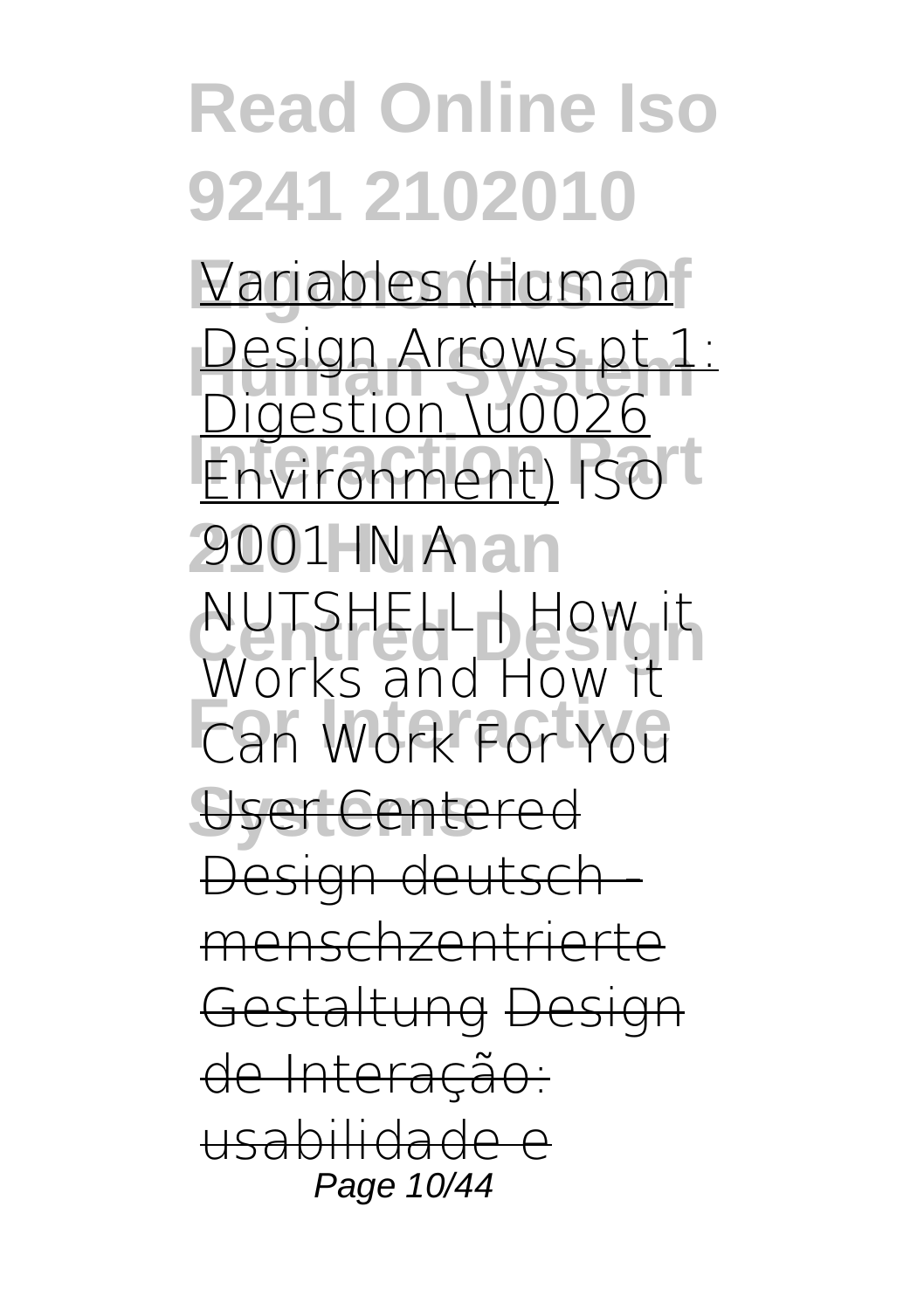experiência em Of

**produtos e serviços**<br>Two Clicks Qut 15 **Tweeked Triple art 210 Human Clamps Two Clicks Out 15:**

Aufgabenangemess enheit

**Emiere**<br>Dialogprinzipiene

**Systems** Human Design - 58.2 Perversion *ISO*

*9241 ISO 9241-11* Still - ISo9241

(2007) [60fps] *Die Grundsätze der* Page 11/44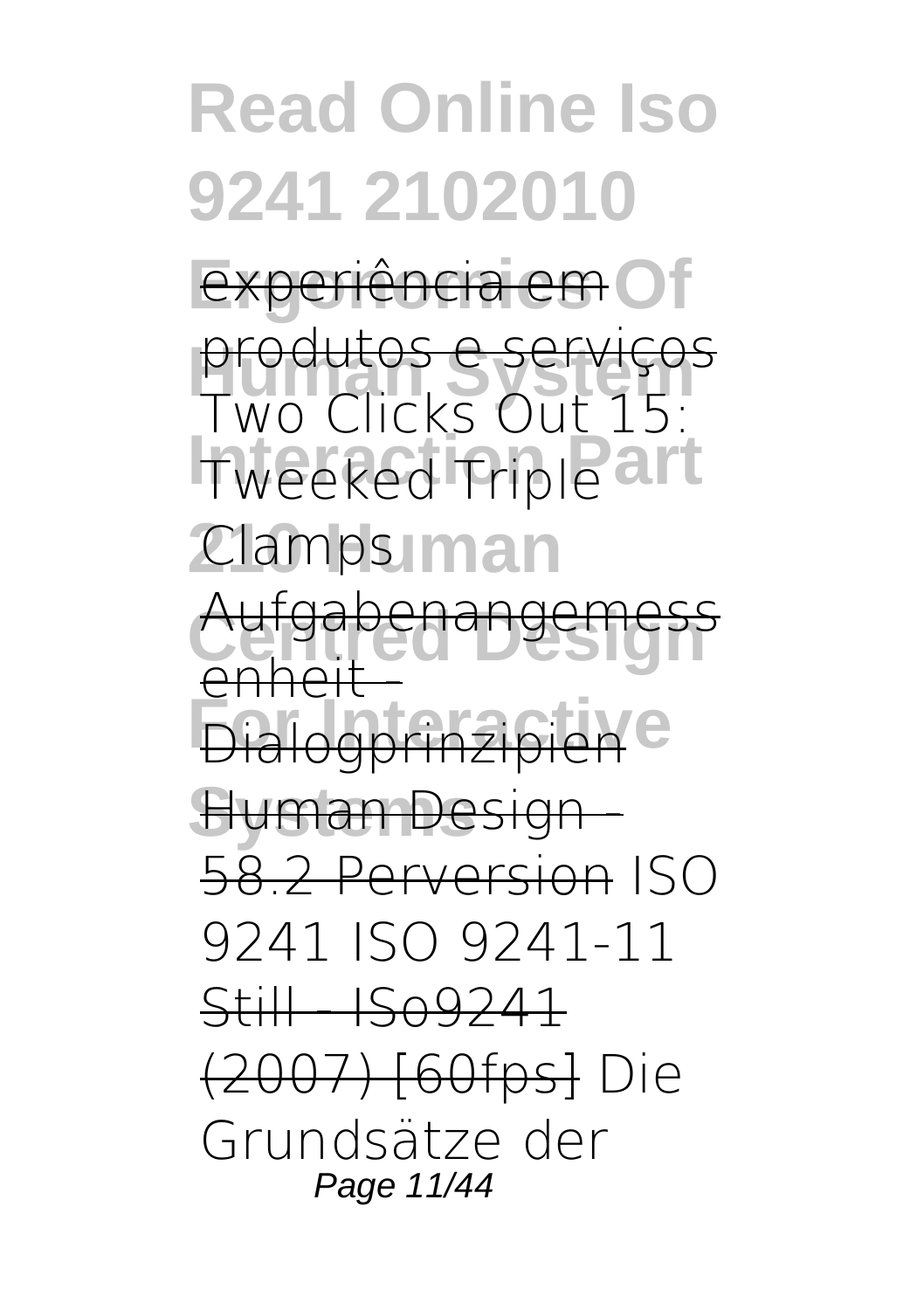**Dialoggestaltung Human System** *Tom Stewart - If* **IDCD** is so great, and why are more systems not<br> **perfect?** Cetworn Ergonomie (DIN<sup>e</sup> **Systems** 9241-110) *nach ISO 9241-110 perfect?* Software **Trabalho 2 - IHC ISO 9241-11** Grundsätze der Dialoggestaltung nach DIN EN ISO Page 12/44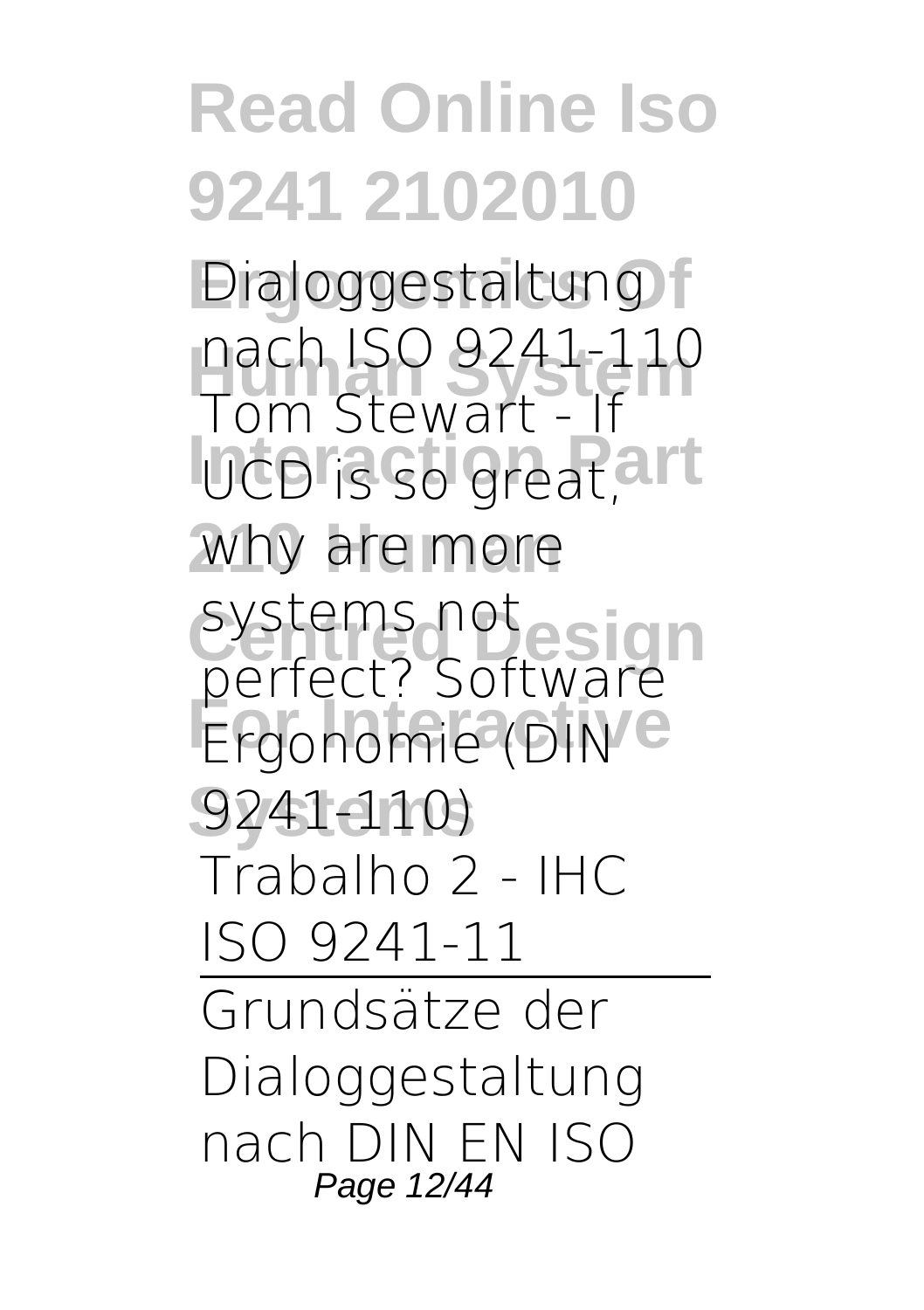**Ergonomics Of** 9241-110Iso 9241 *<u>HUZUID</u>* System **Interaction Part** ISO 9241-210:2010 providesman requirements and **For Interactive** for human-centred 2102010 recommendations

**Systems** design principles and activities throughout the life cycle of computerbased interactive systems. It is Page 13/44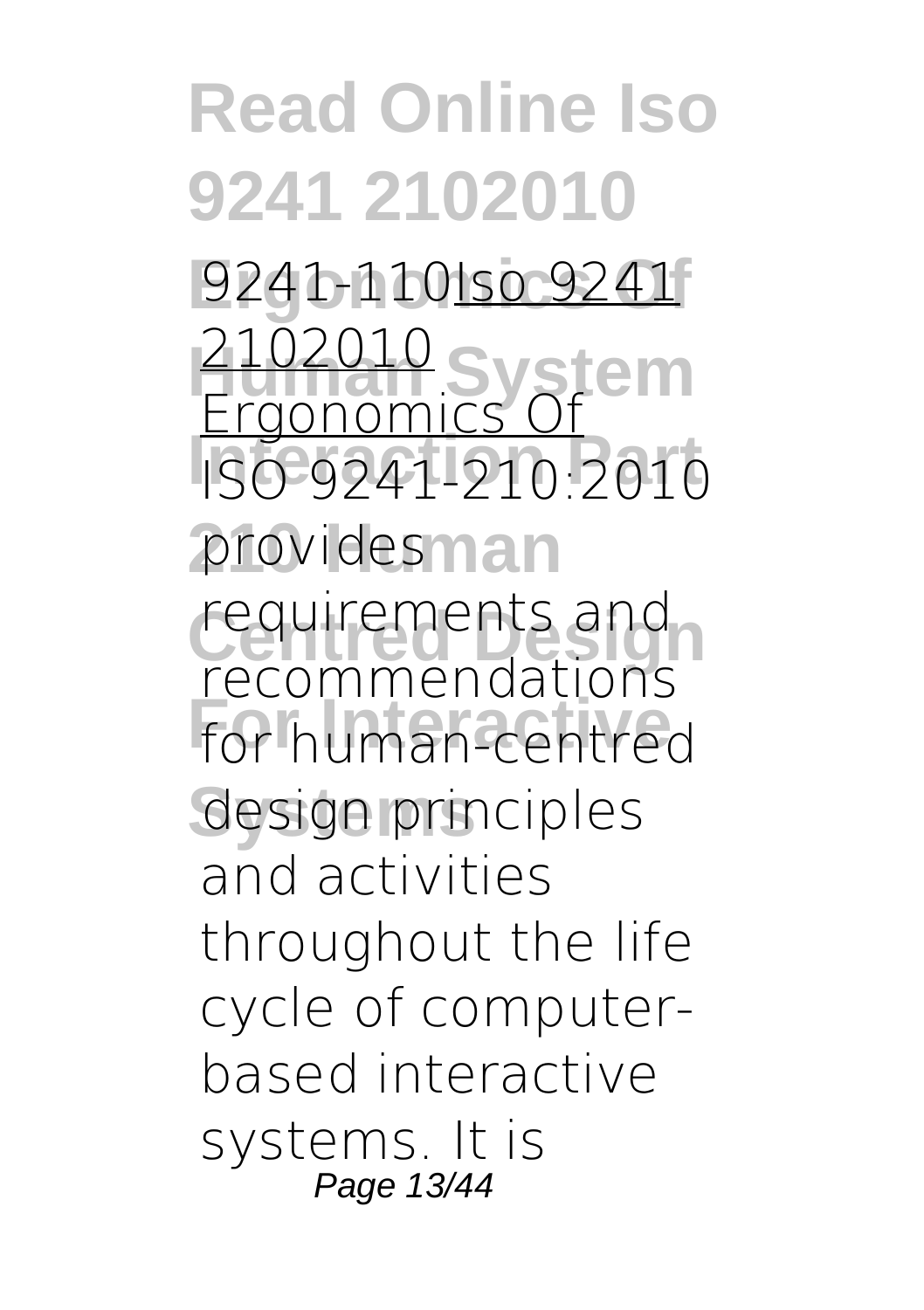#### **Read Online Iso 9241 2102010** intended to be Of used by those **Indiaging** acsign concerned with ways in which both **Fortware ractive** components of managing design hardware and interactive systems can enhance human–system interaction.

Page 14/44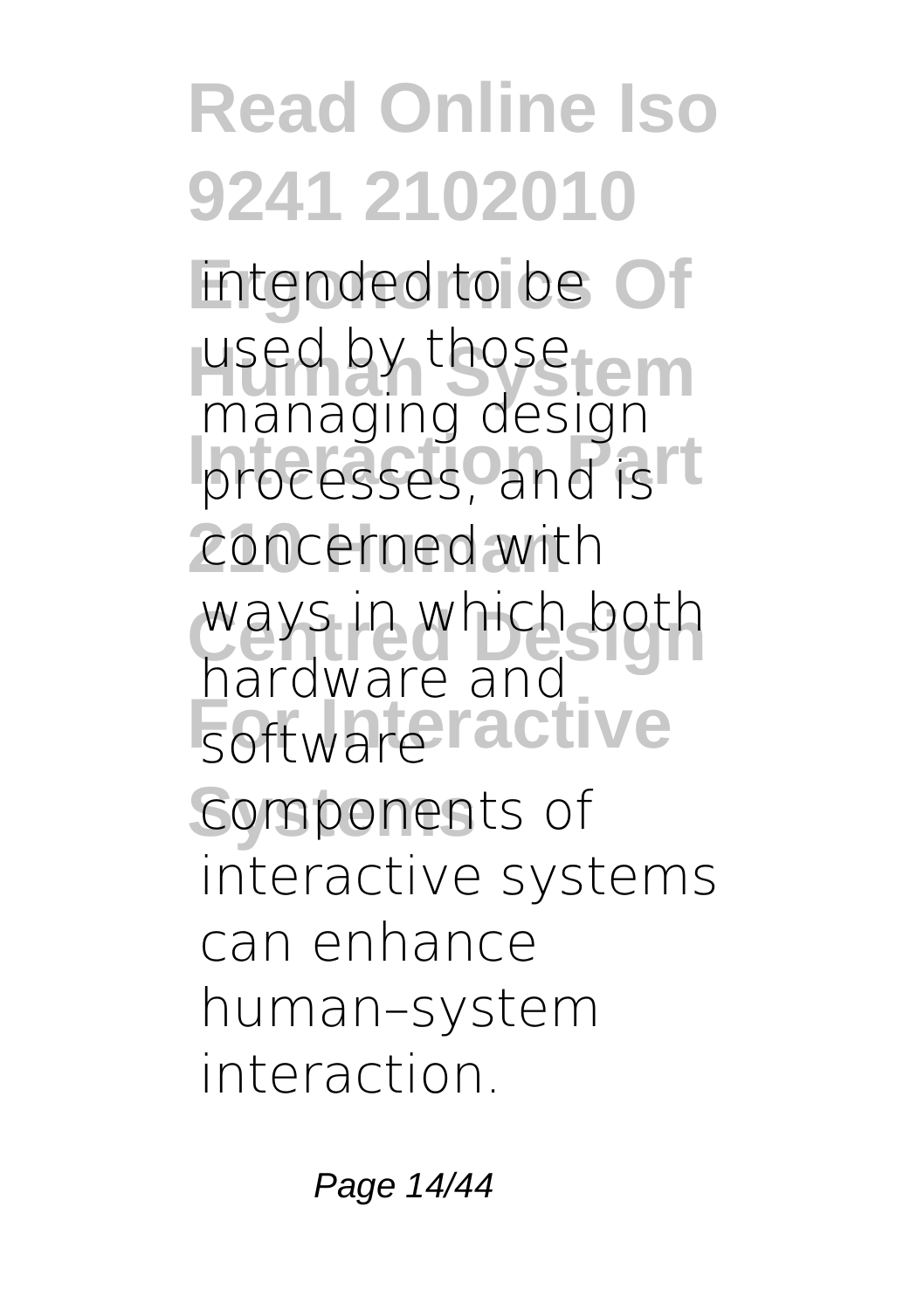**Read Online Iso 9241 2102010 ISO - ISO mics Of Human System** 9241-210:2010 **human-system art 210 Human** ISO 9241-210 was prepared by<sub>esign</sub> **For Interactive** Committee ISO/TC **Systems** 159, Ergonomics,  $F$ rgonomic Technical Subcommittee SC 4, Ergonomics of human-system interaction. This first edition of ISO Page 15/44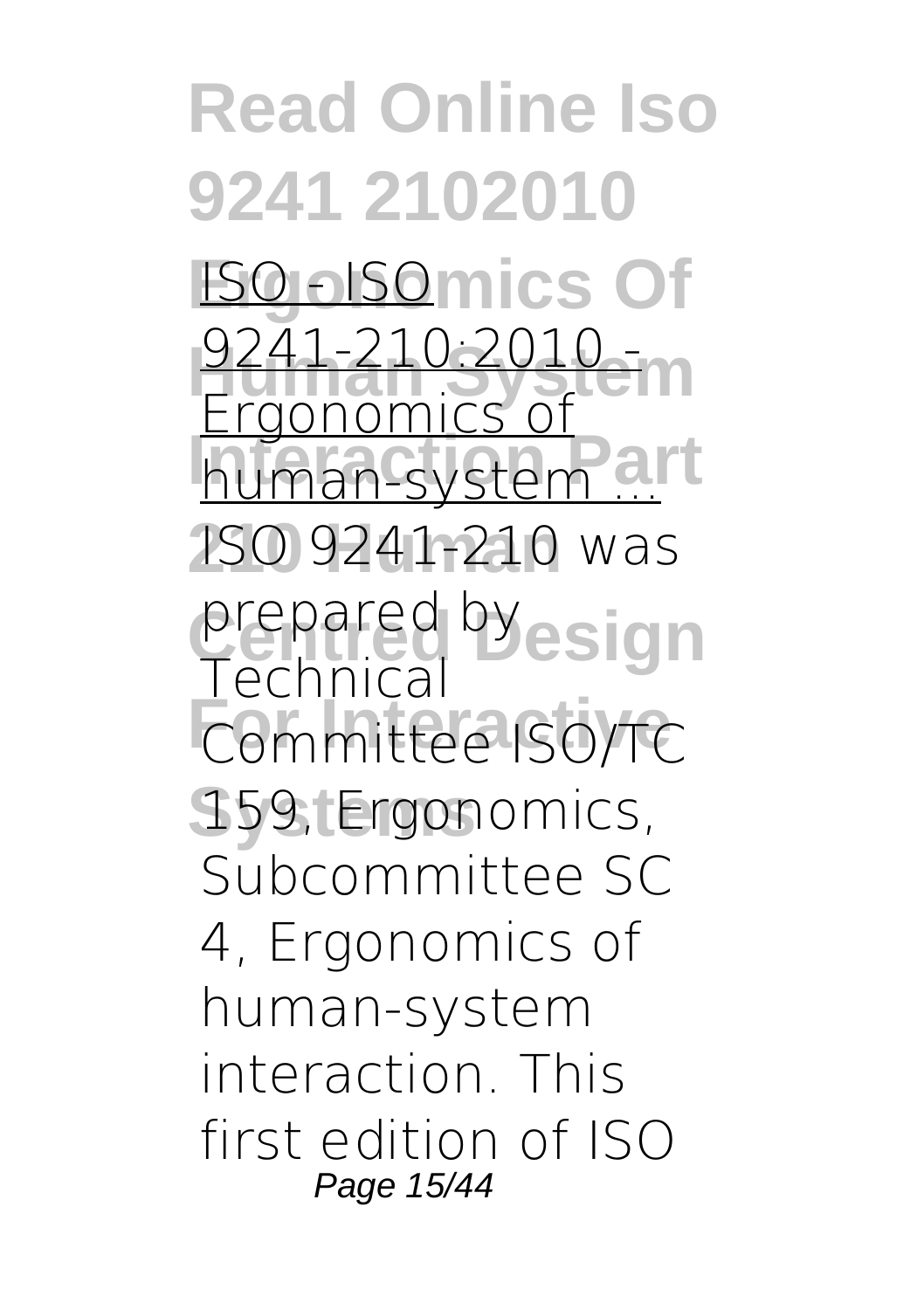**Read Online Iso 9241 2102010 9241-210 cancels** and replaces ISO<br>12407-1000 ef **Interaction Part** which it constitutes a technicalan revision. The sign the following: **IVe Systems** 13407:1999, of changes include ISO 9241-210:2010(en) , Ergonomics of human-system ... It also provides a Page 16/44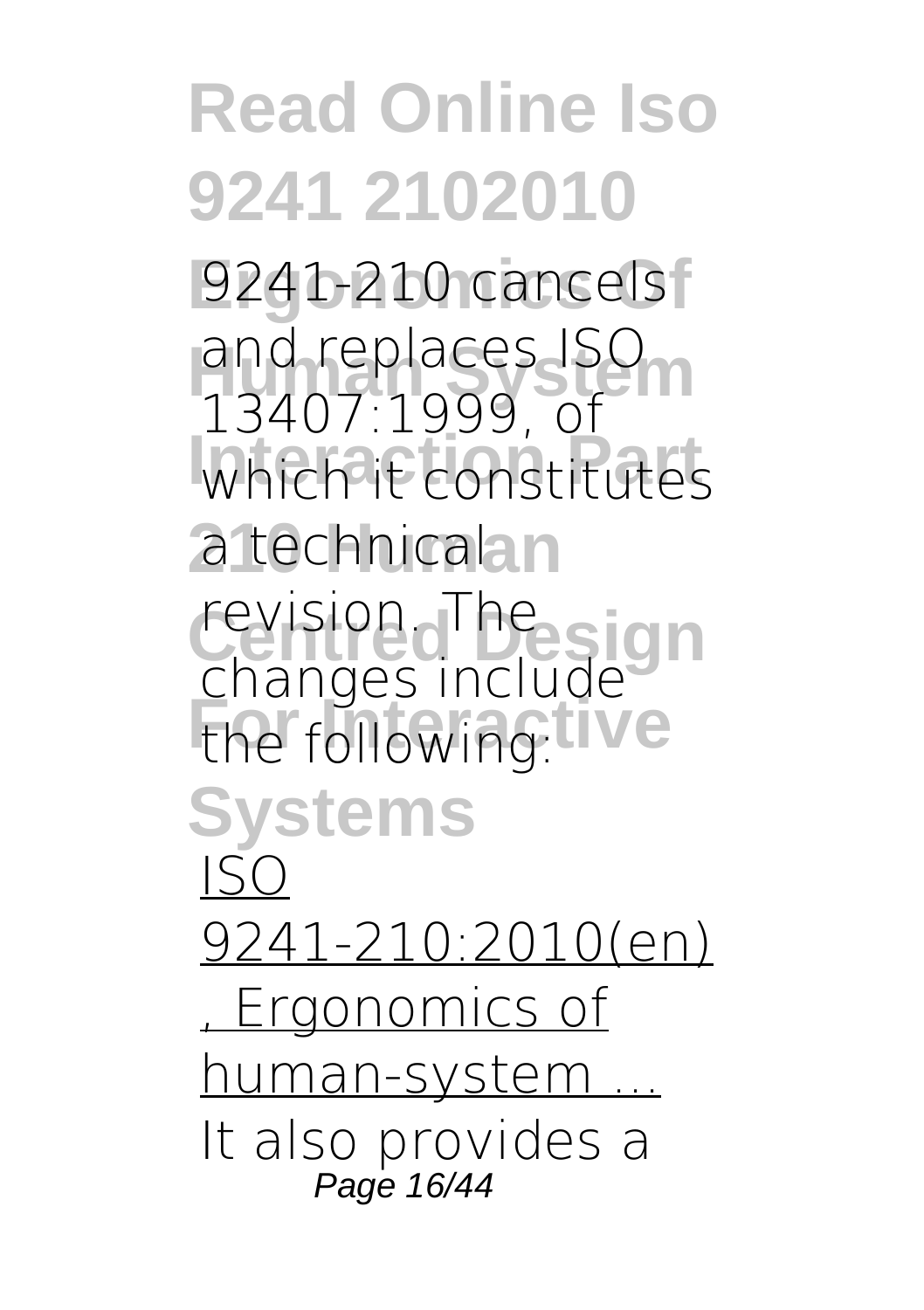**Read Online Iso 9241 2102010** framework for Of human factors and **Part 210 Human** involved in human-**Centred Design** centred design. Factors/ergonomics, usability and usability Detailed human accessibility issues are dealt with more fully in a number of standards including other parts of ISO Page 17/44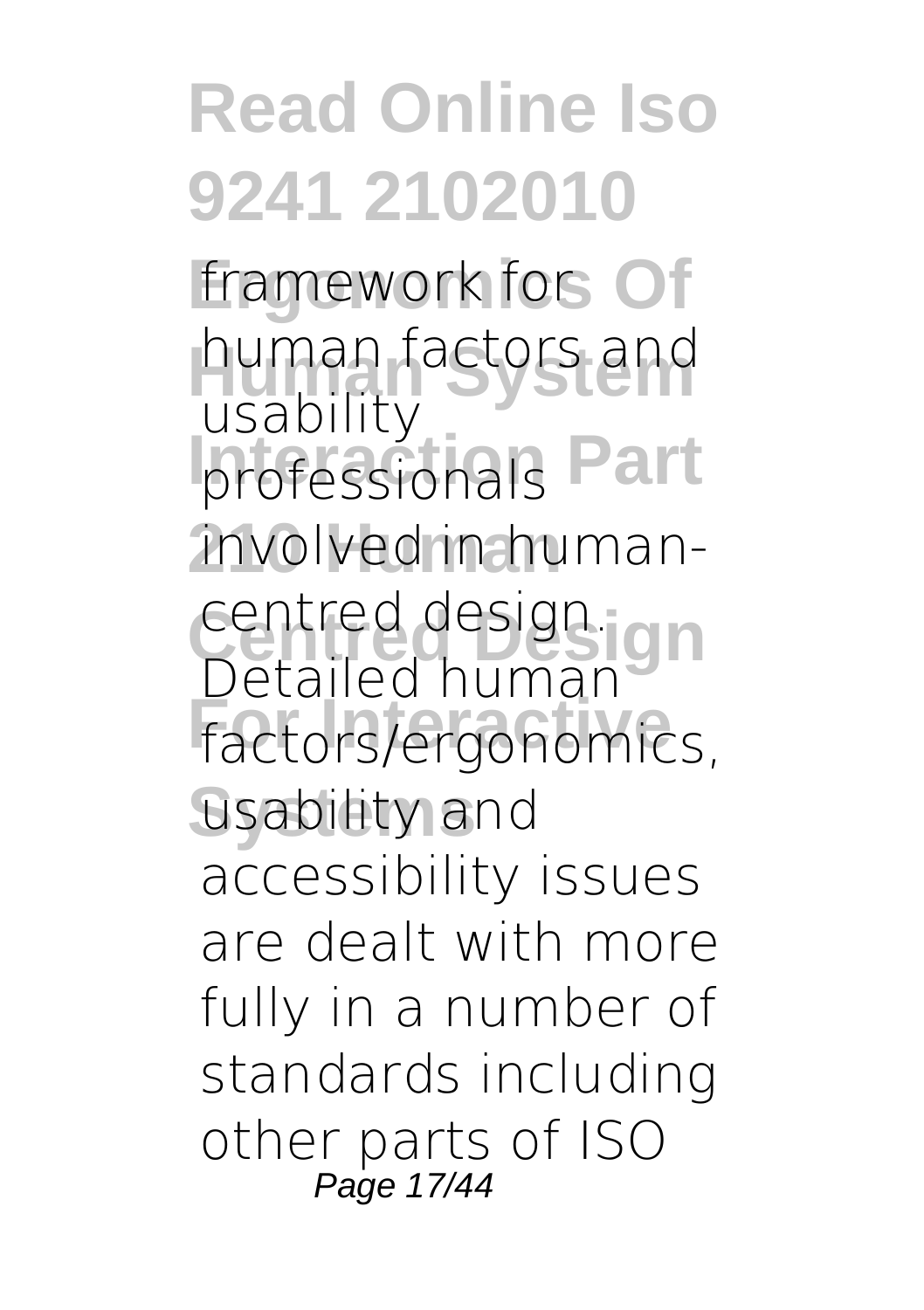**Ergonomics Of** 9241 (see Annex A) and ISO 6385,<br>Which soft suff the **Interaction Parties** ergonomics.n which sets out the

**Centred Design** ISO - ISO **For Interactive** 9241-210:2019 - Ergonomics of human-system ... Read Free Iso 9241 2102010 Ergonomics Of Human System Page 18/44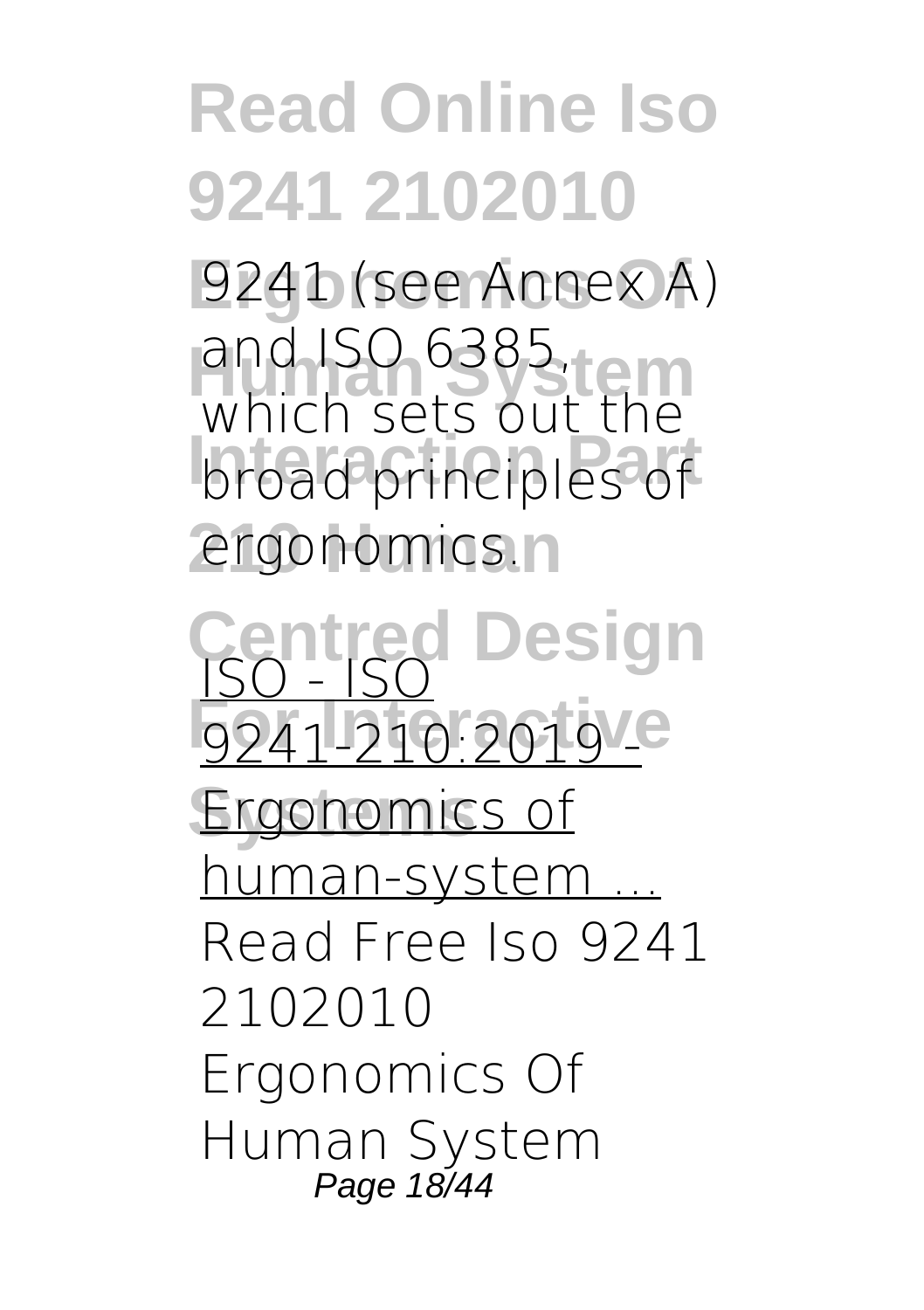**Interaction Part Of Human** Stem **Interaction Part 2**Systemsman **Centred Design** 9241-210:2010(en) **For Interactive** It also provides a 210 Human Centred Design For Interactive , Ergonomics of framework for human factors and usability professionals involved in human-Page 19/44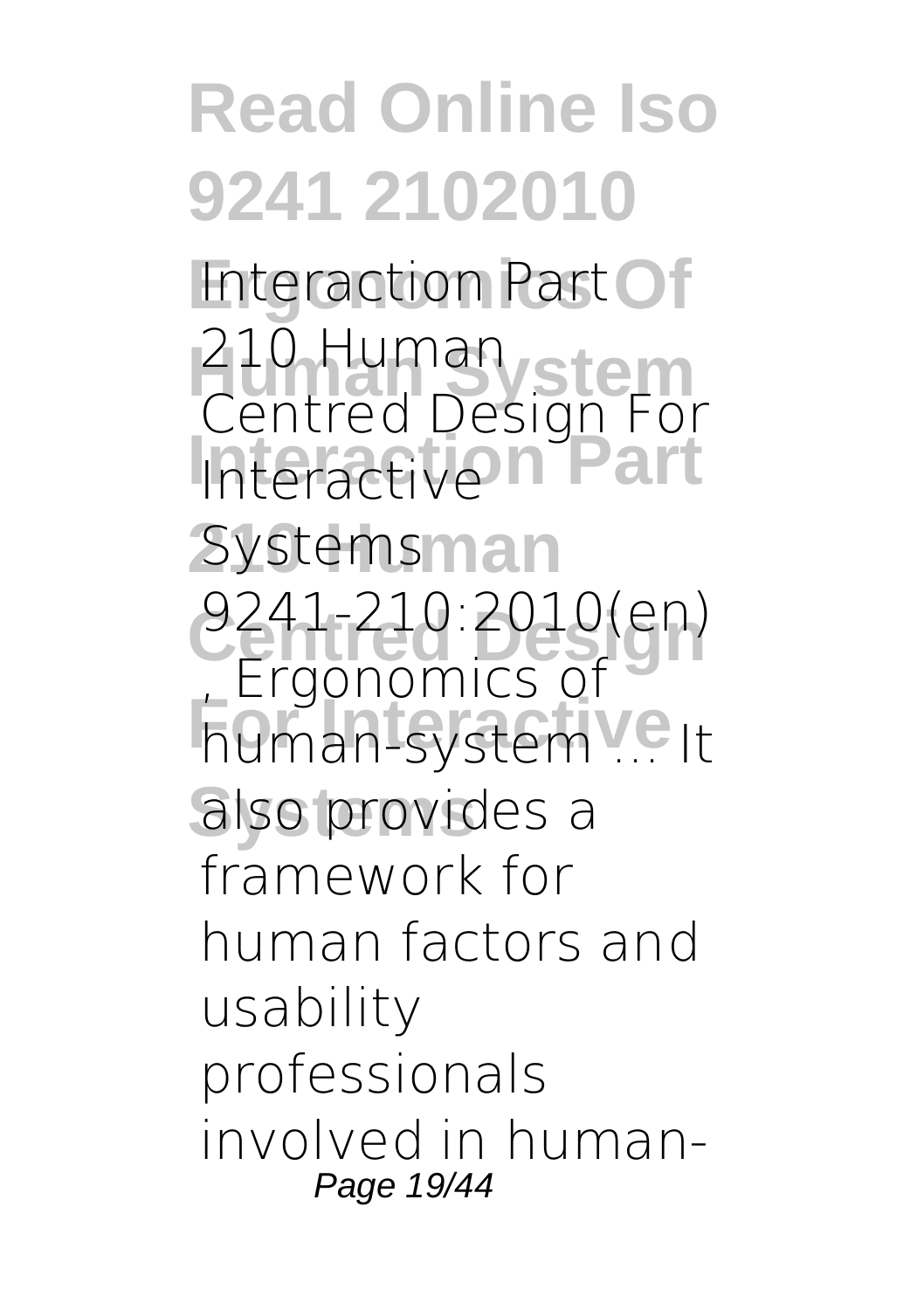**Centred design. Of** Detailed numan<br>factors/ergonomics, **Interaction Part** usability and accessibility issues **Centred Design** Detailed human

**For Interactive** Iso 9241 2102010 Ergonomics Of Human System Interaction ... buy iso 9241-210 : 2010(r2015) ergonomics of Page 20/44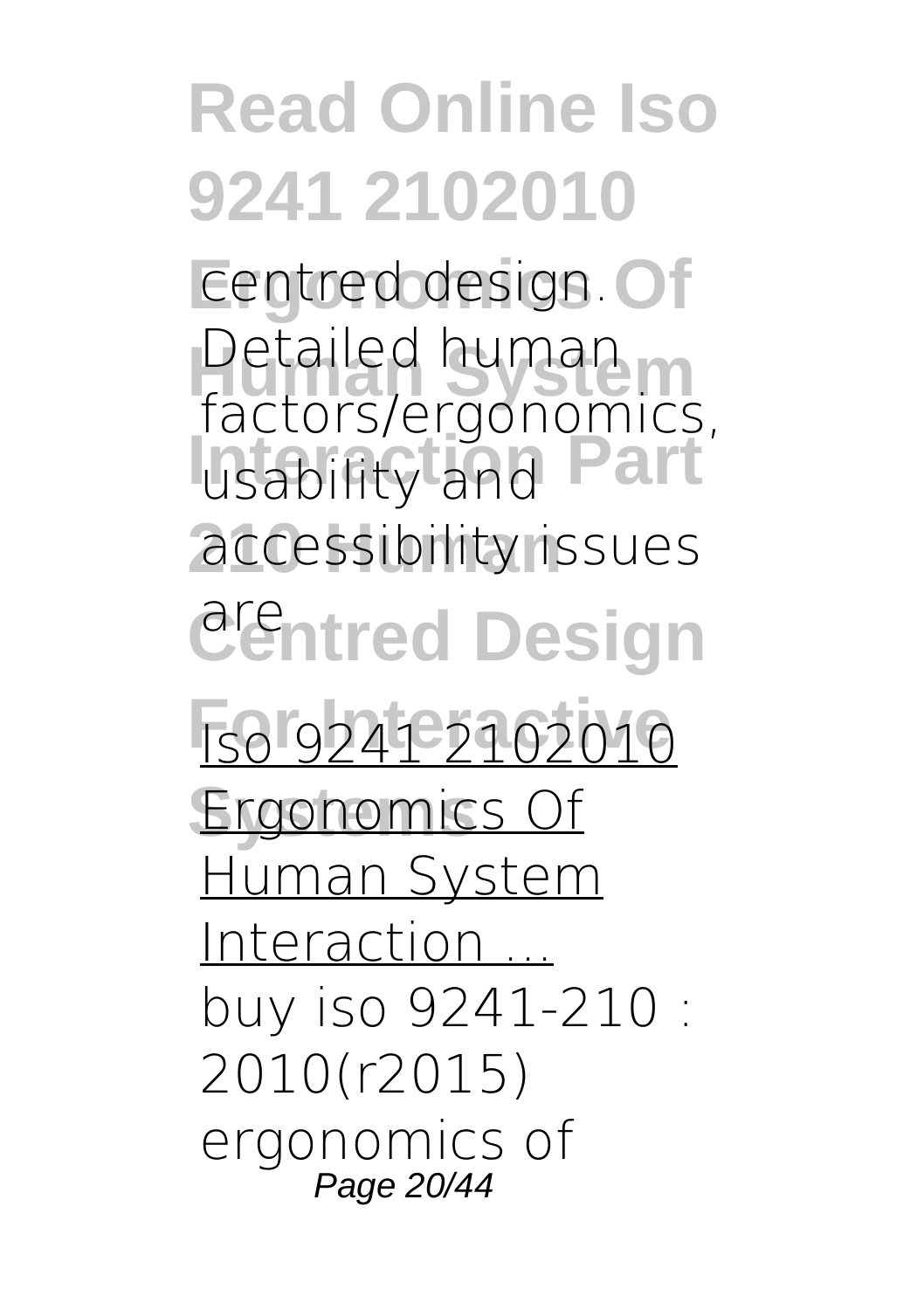human-system Of interaction - part *<u>Centred</u>* design for **210 Human** interactive systems from sai global ign 210: human-

**ISO 9241-210 ive Systems** 2010(R2015) ERGONOMICS OF HUMAN-SYSTEM ... Iso 9241 2102010 Ergonomics Of ISO 9241-210:2010 Page 21/44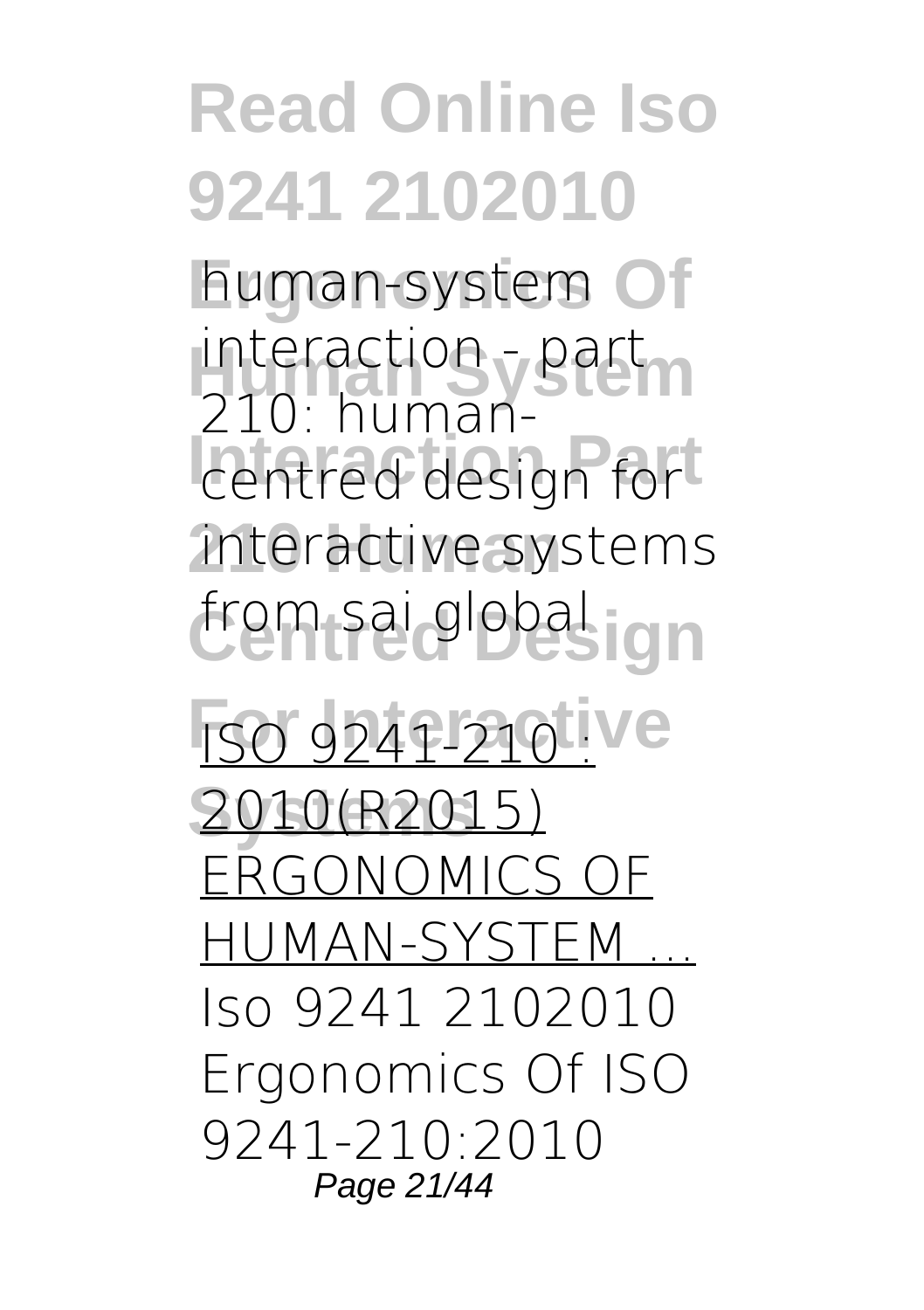**Read Online Iso 9241 2102010** providesmics Of requirements and<br>Fecenmendations for human-centred **210 Human** design principles and activities<br>throughout the life **Explored Explored Explored Explored Explored Explored Explored Explored Explored Explored Explored Explored Explored Explored Explored Explored Explored Explored Explored Explored Explored Explored Explored Explored Explo** based interactive recommendations and activities systems. It is intended to be used by those managing design processes, and is Page 22/44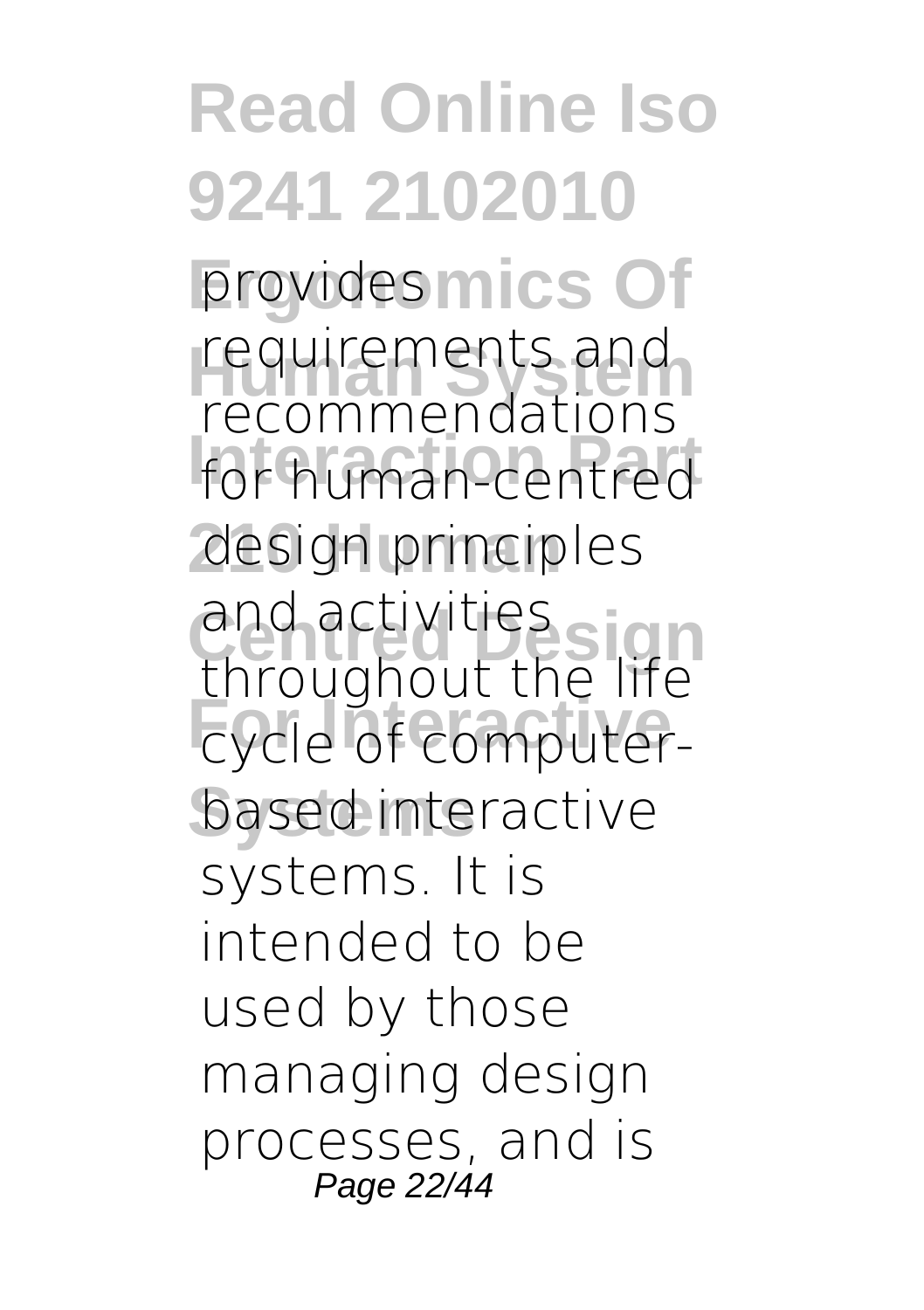#### **Read Online Iso 9241 2102010 Concerned with Of Human System** ways in which both **Interaction Part** Iso 9241 2102010 *<u>Ergonomics</u>* Of Human Systemign **hteractive Systems** 9241-210:2010. **Interaction** ISO Ergonomics of human-system interaction -- Part 210: Humancentred design for Page 23/44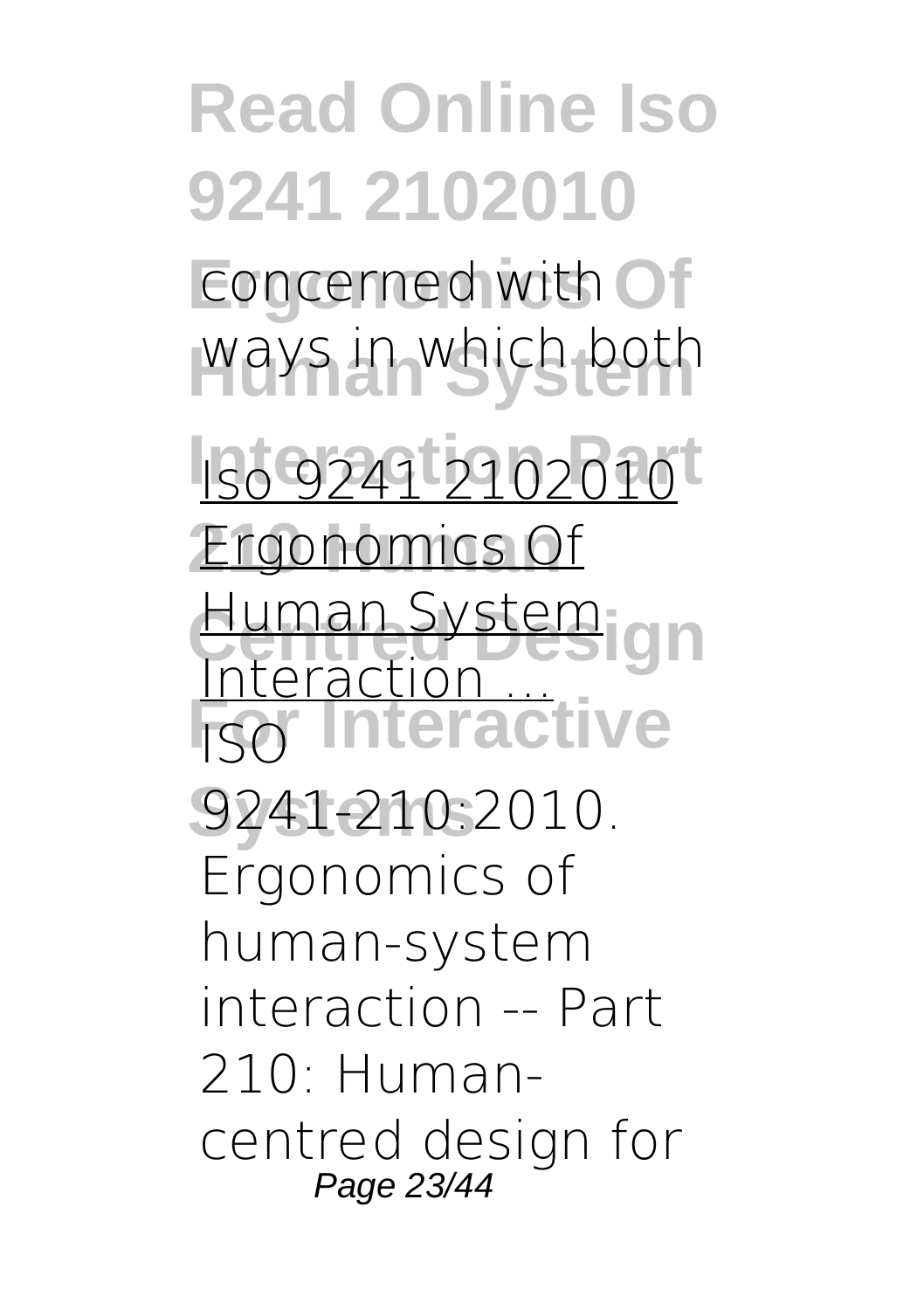**Read Online Iso 9241 2102010** interactive ics Of **Systems** System **Interaction** Part **210 Human** homme-système -- Partie 210 **Design** sur l'opérateur ve **Systems** humain pour les systems. Ergonomie de l'interaction Conception centrée systèmes interactifs.

ISO 9241-210:2010 Ergonomics of Page 24/44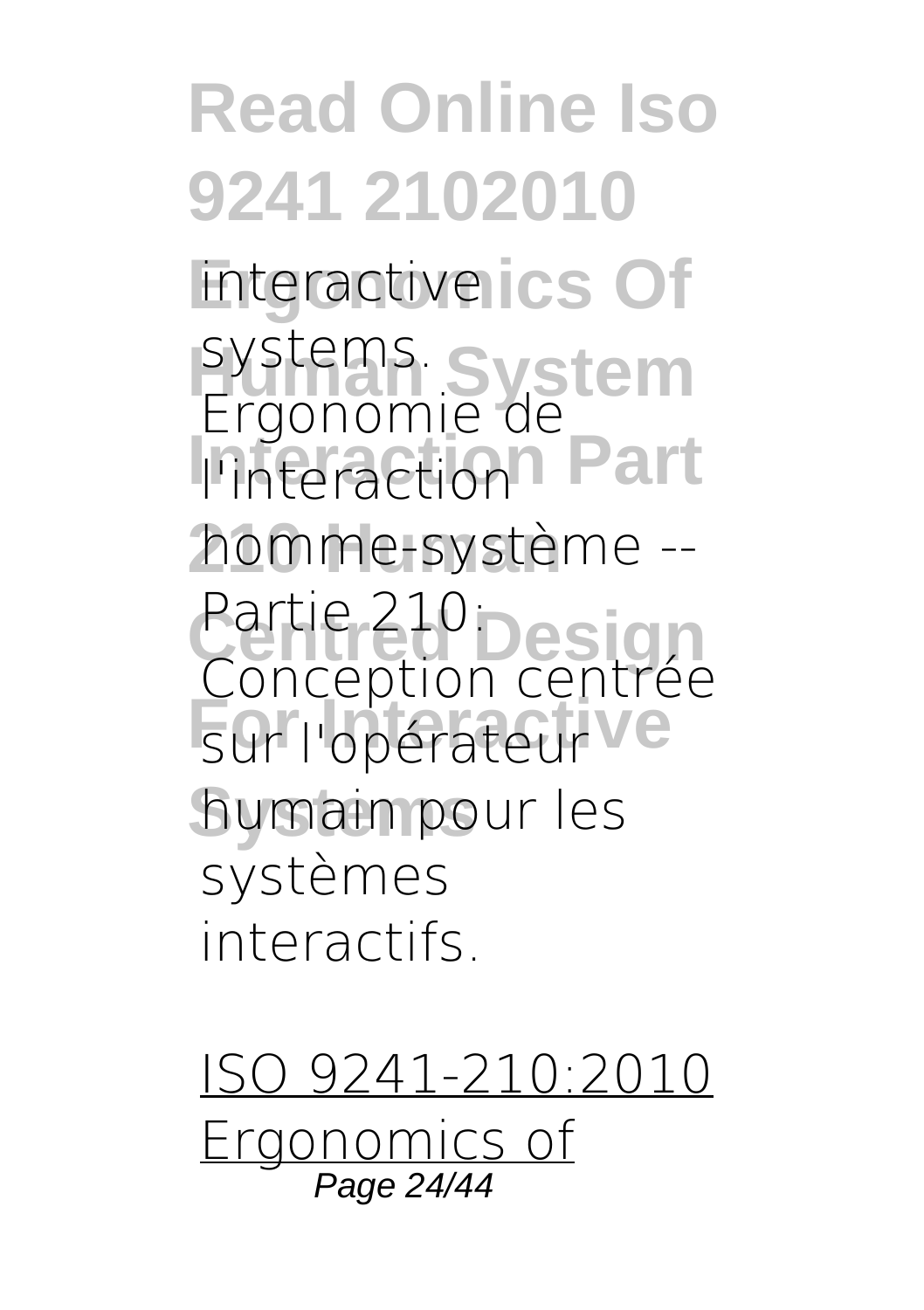human-system Of **interaction**<br>ISO 0241 210 **cm** Ergonomics of **Part 210 Human** human-system mleraction<sub>Desig</sub>n<br>updated in 2019, **For Interactive** provides guidance **Systems** on human-system ISO 9241-210, interaction, interaction throughout the life cycle of interactive systems. With its introduction in Page 25/44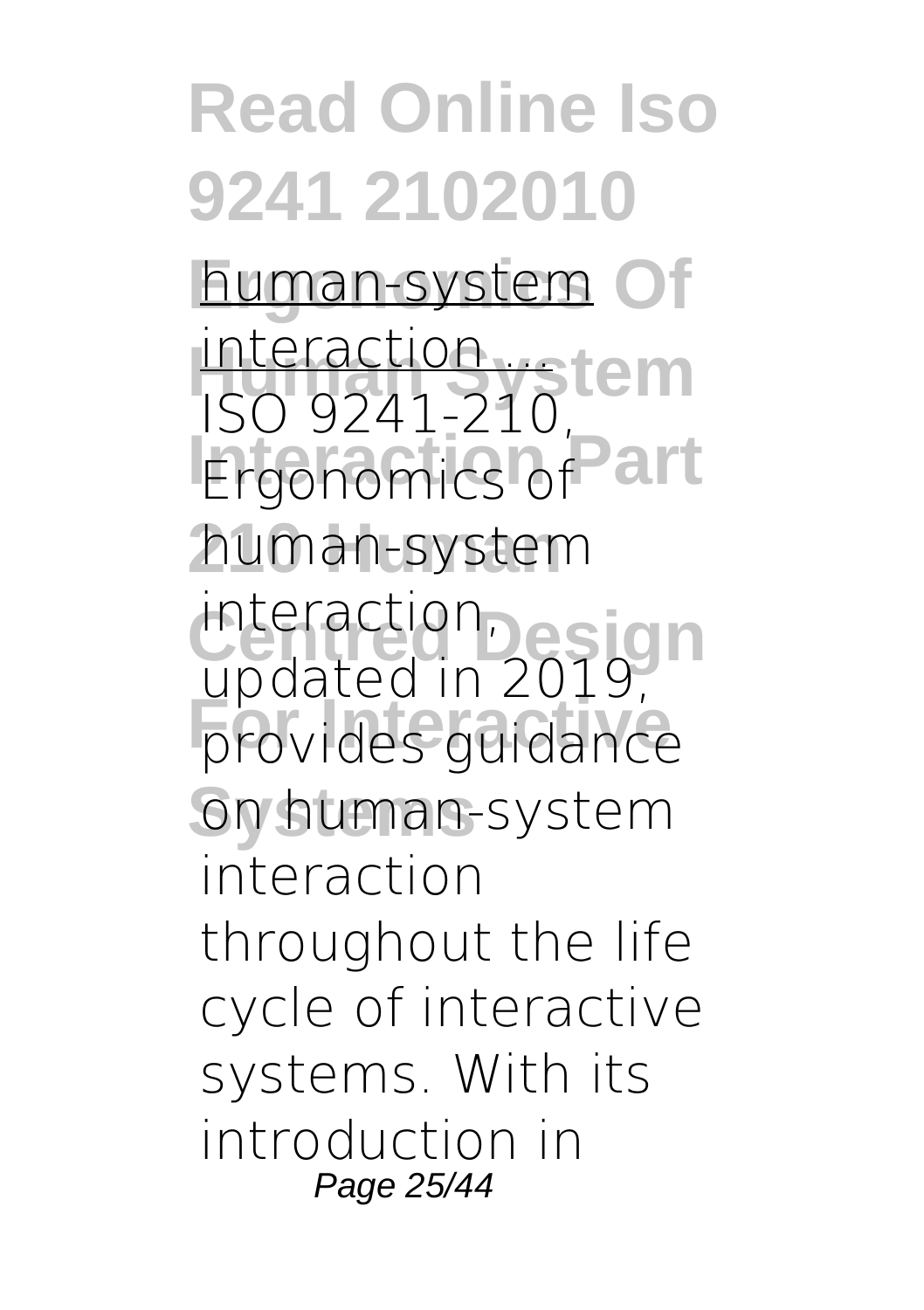**Ergonomics Of** 2008, it revised ISO 13407, Human-<br>
September 1866 **Interactive n Part** systemsman centred design for

**Centred Design** ISO 9241 - **Wikipedia** active **Systems** Part 5 of ISO 9241 deals with the ergonomic guidelines surrounding office tasks that use Page 26/44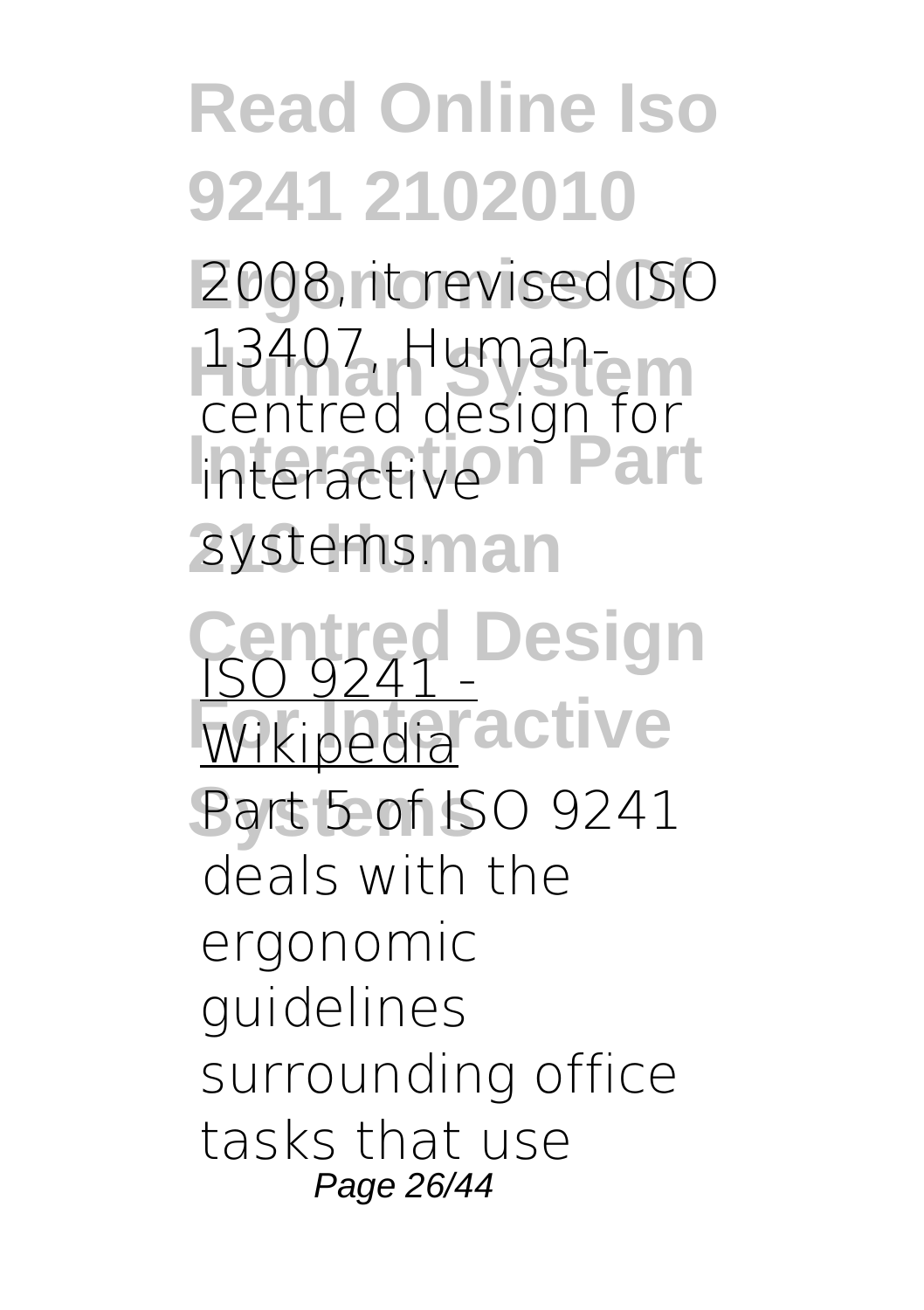Visual Displays Of **Terminals (VDTs).**<br>The quidelines take **Into consideration 210 Human** user requirements, design factors and<br>the acquisition of **For acquisition** equipment. The The guidelines take the acquisition of aims of the document are to ensure optimal work place design and usability at Page 27/44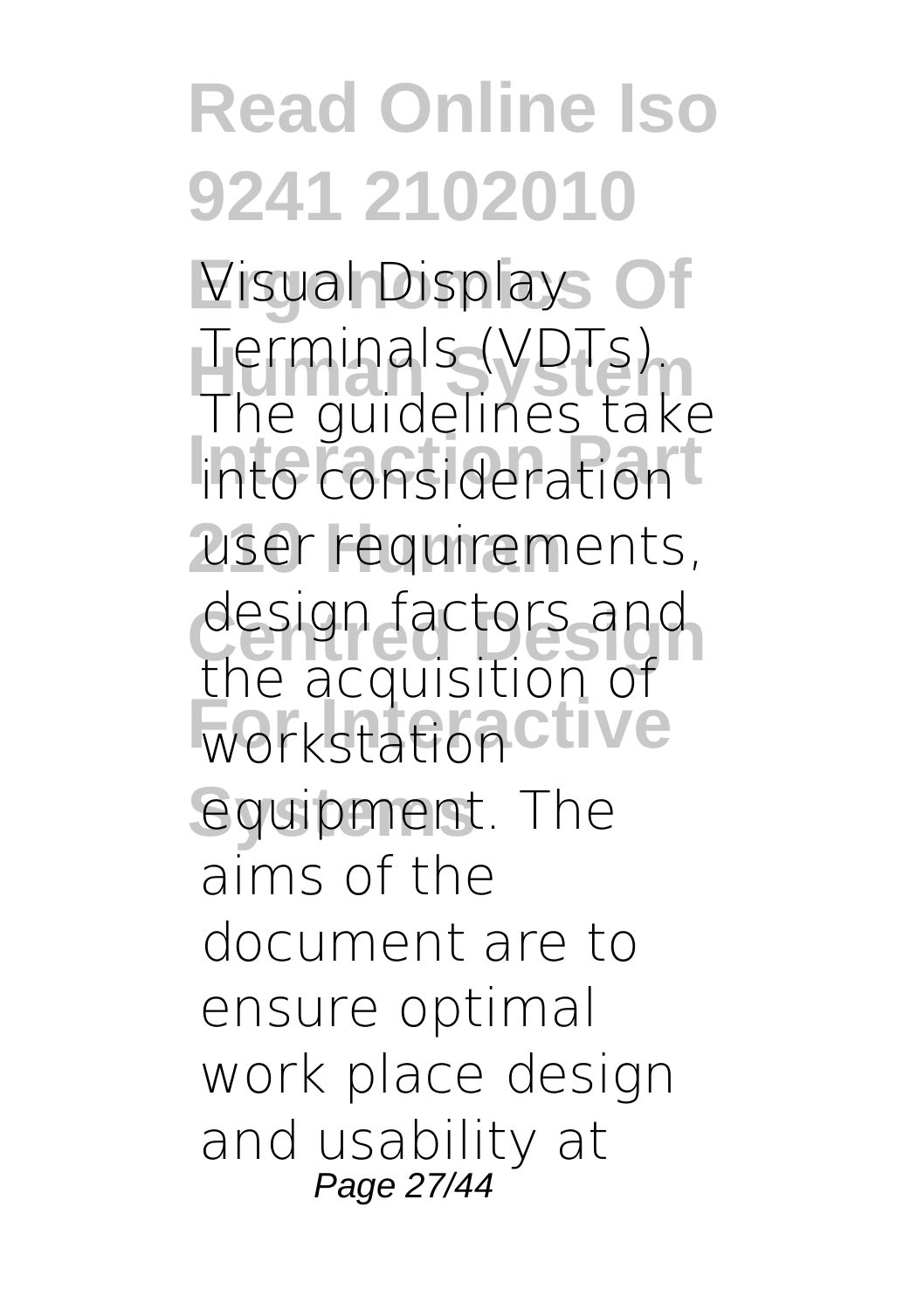**Read Online Iso 9241 2102010 VDT** workstations. **Human System Interaction Part 20 Autions and Centred Design** ISO 9241-9:2000 **For International** office work with ISO 9241 Summary Ergor visual display terminals (VDTs) — Part 9: Requirements for non-keyboard input Page 28/44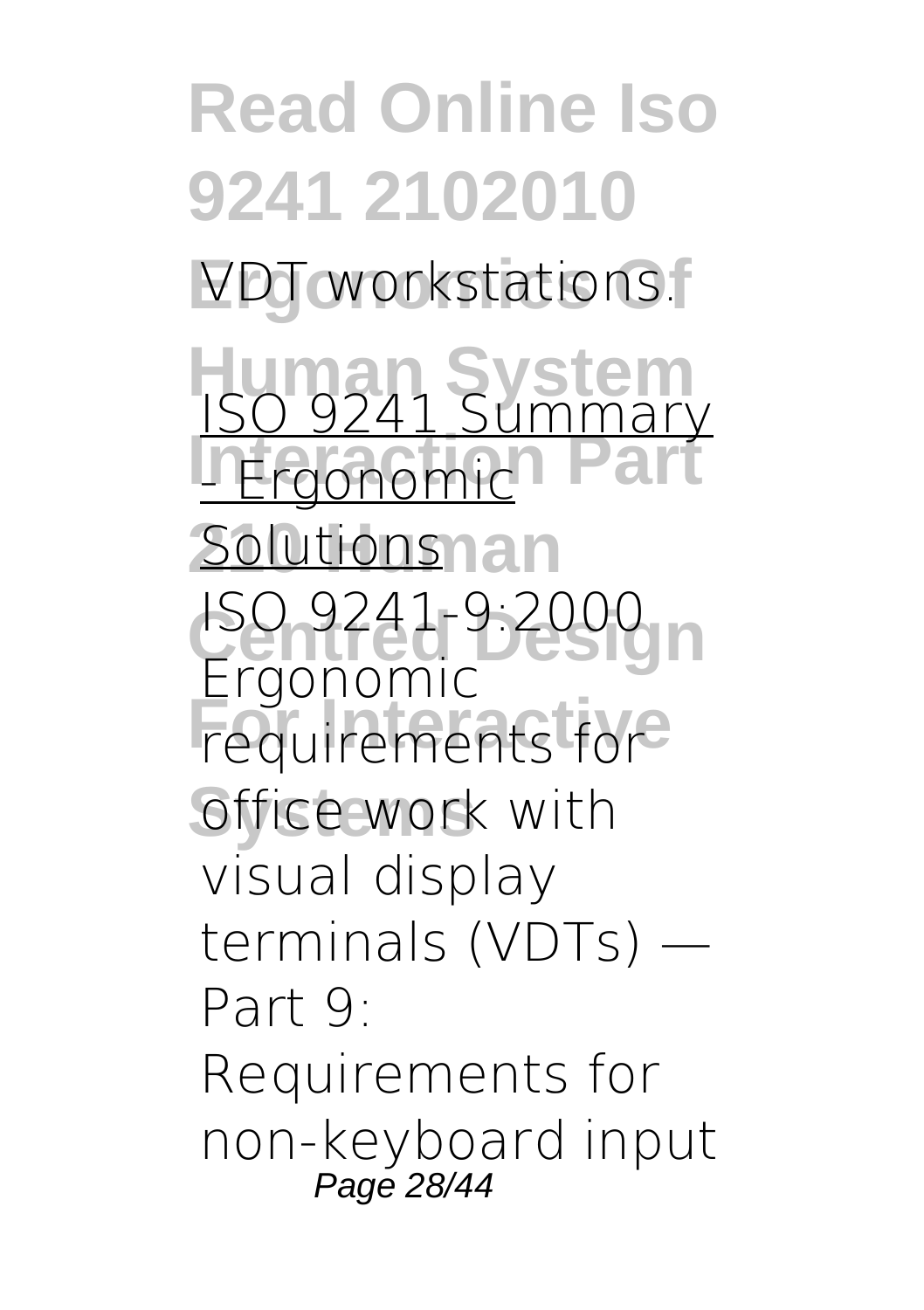**Read Online Iso 9241 2102010** devices. This s Of standard has been<br>Fourced by ISO **Interaction Part** 9241-400:2007 | **210 Human** ISO/TS **Centred Design** 9241-411:2012. **Formation ctive Systems** revised by ISO General ISO - ISO 9241-9:2000 - Ergonomic requirements for office ... Page 29/44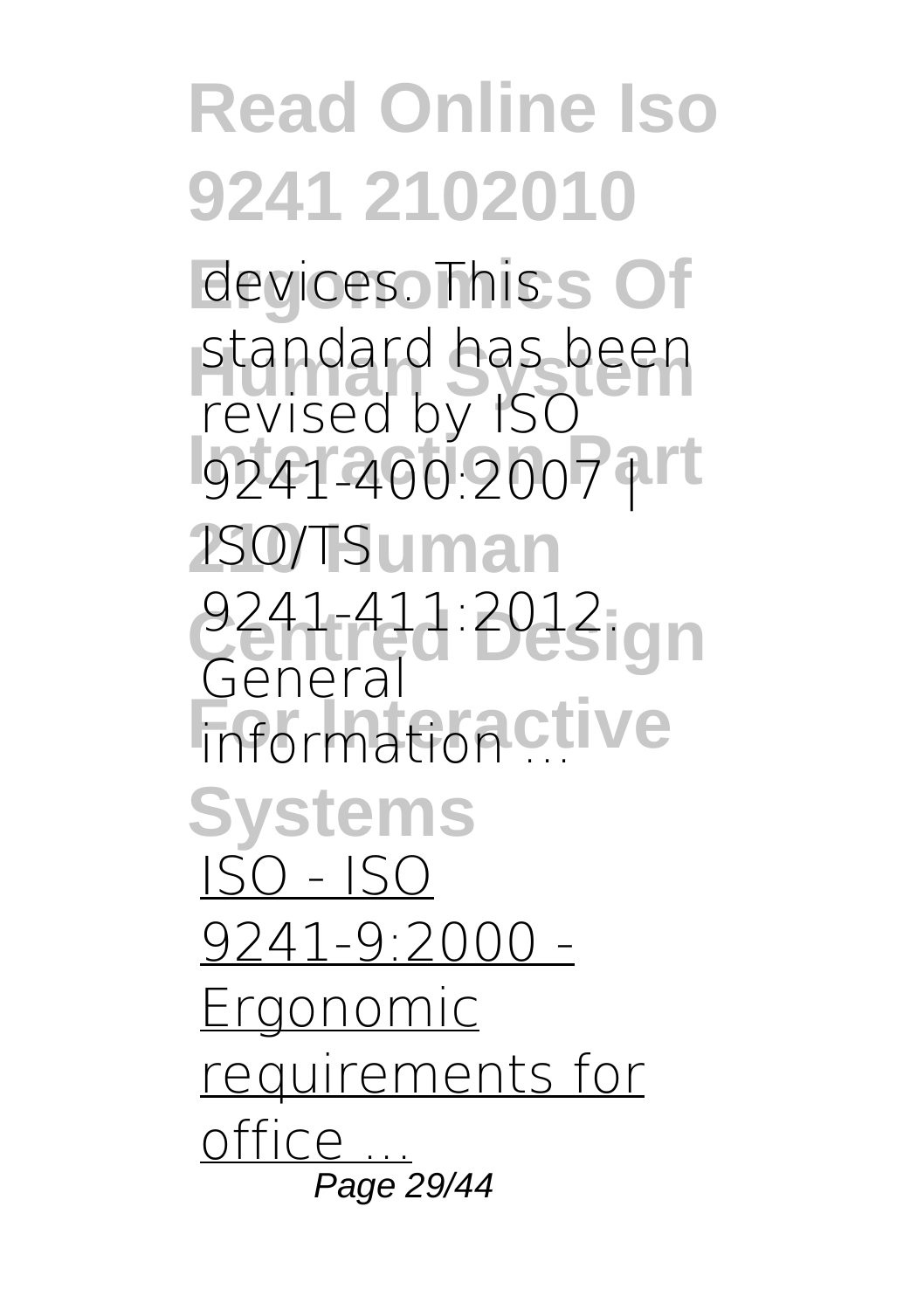**This document was** prepared by stem **Committee ISO/TC 210 Human** 159, Ergonomics, Subcommittee SC **Figure** human-system ve **Systems** interaction . Any .<br>Technical 4, Ergonomics of feedback or questions on this document should be directed to the user's national Page 30/44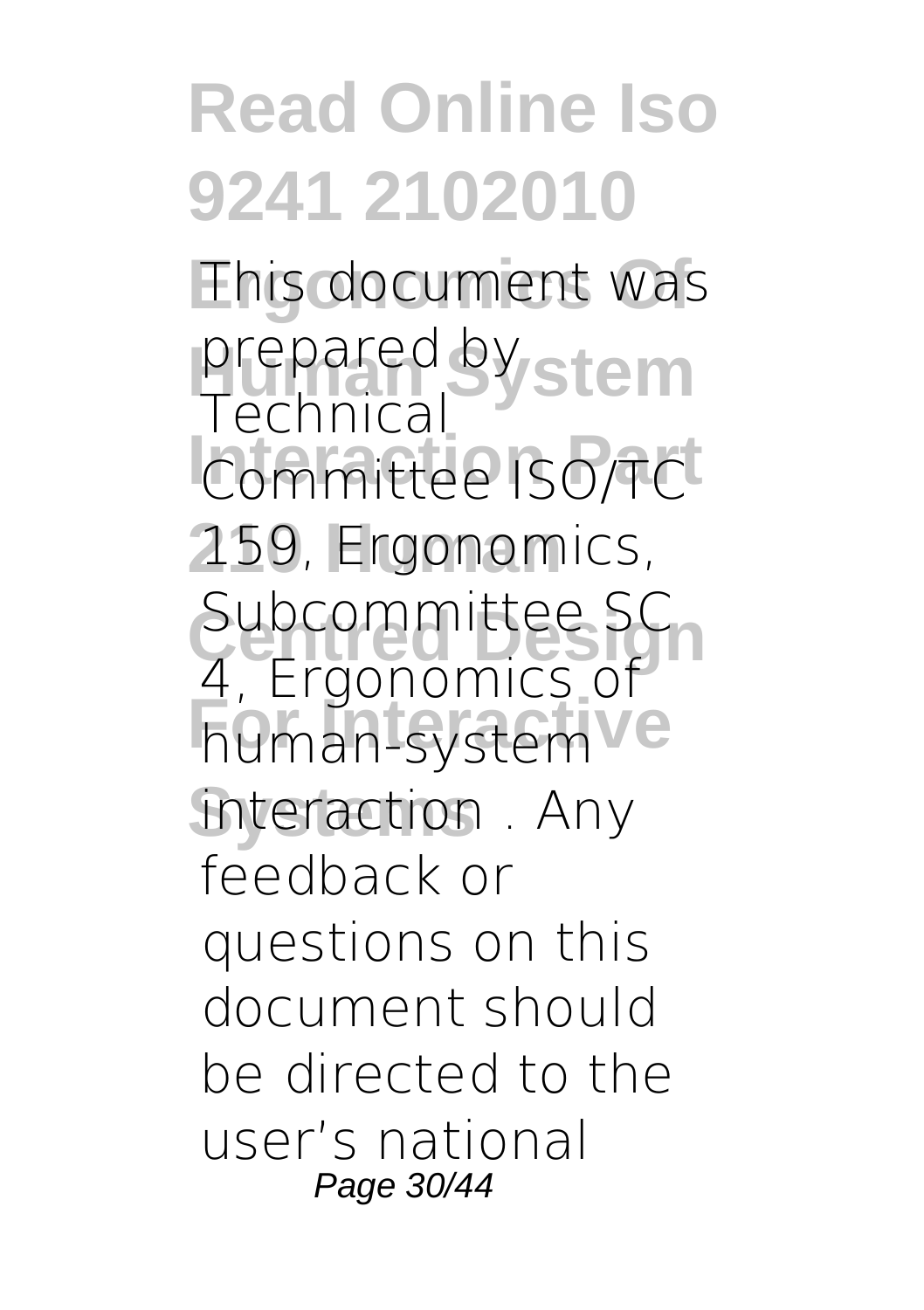**Read Online Iso 9241 2102010** standards body.<sup>Of</sup> **Human System** Ergonomics of human-system<sup>art</sup> *interactionan* Read Iso 9241<sub>sign</sub> Ergonomics Of Ve **Systems** Human System 2102010 Interaction Part 210 Human Centred Design For Interactive Systems Uploaded Page 31/44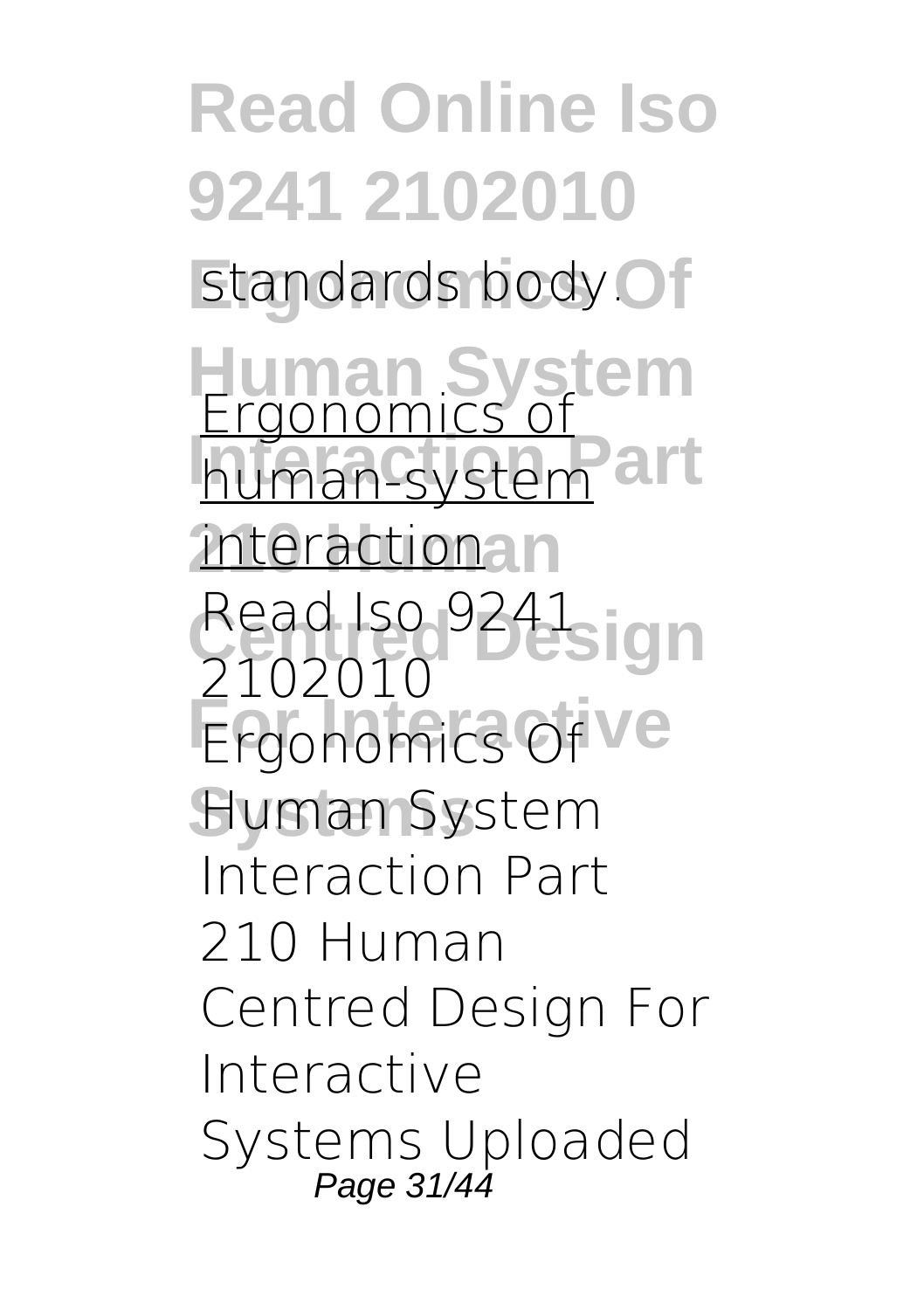By Agatha Christie, **Human System** iso 9241 2102010 requirements and **210 Human** recommendations for human centred and activities **IVe** throughout the life provides design principles cycle of computer based interactive systems it

Iso 9241 2102010 Page 32/44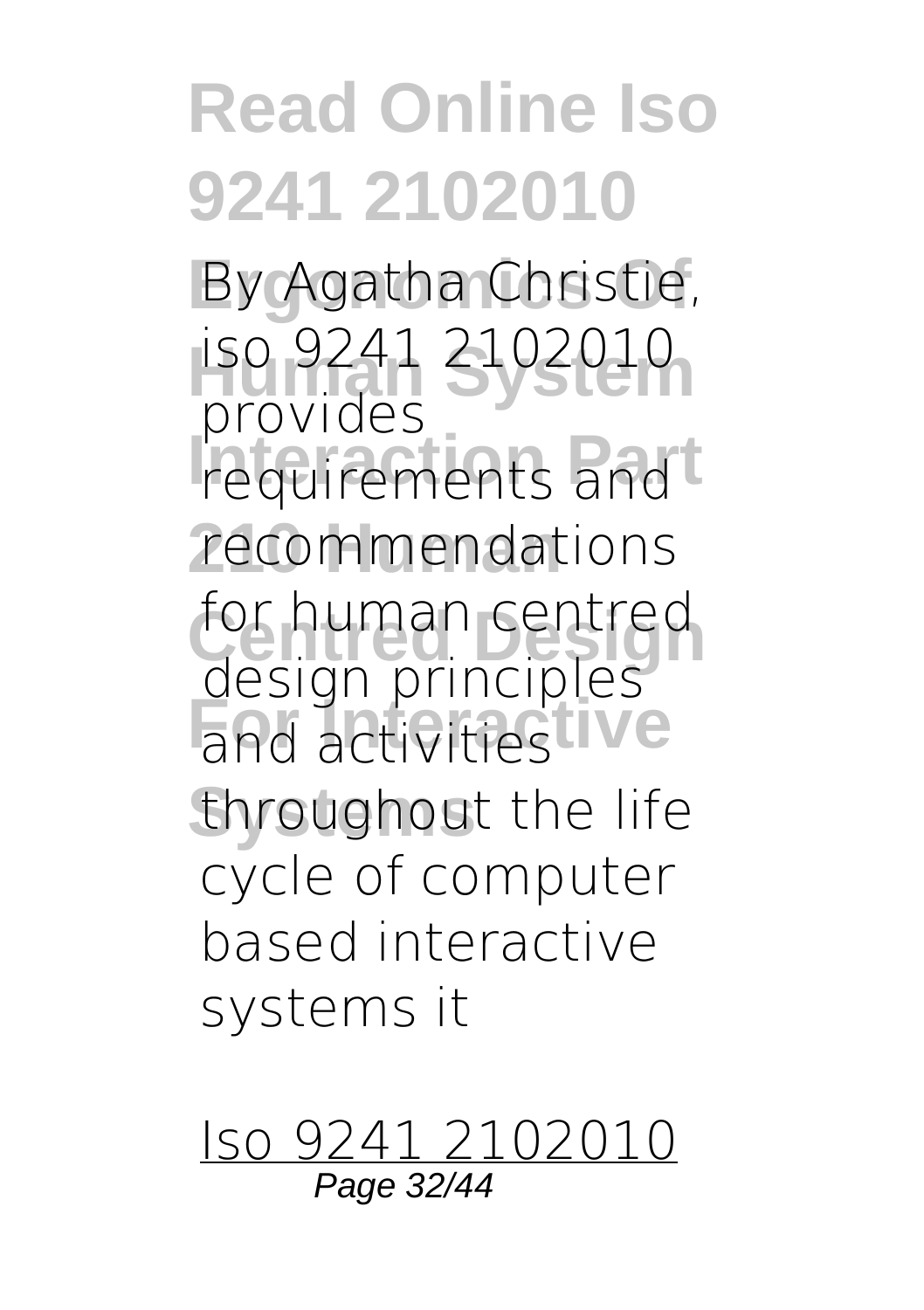# **Read Online Iso 9241 2102010 Ergonomics Of** Ergonomics Of **Human System** Human System **Ergonomics of Part 210 Human** human-system nteraction

interaction - Part **For Interactive** centred design for interactive systems 210: Human-(ISO 9241-210:2010) - SS-EN ISO 9241-210:2010This part of ISO 9241 Page 33/44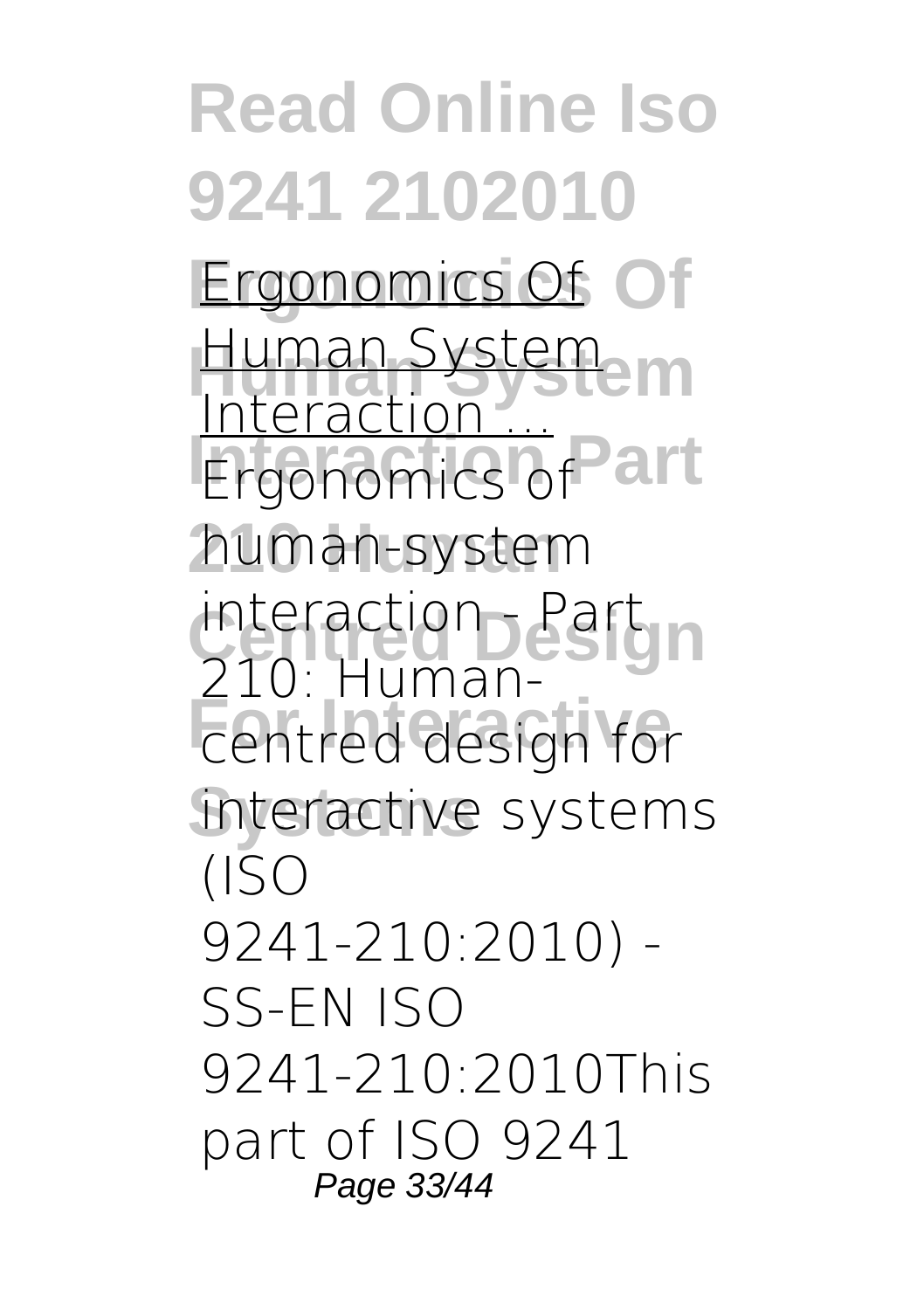**Read Online Iso 9241 2102010** providesmics Of requirements and<br>recommendations for human-centred **210 Human** design principles and activities<br>throughout the life **Explored Explored Explored Explored Explored Explored Explored Explored Explored Explored Explored Explored Explored Explored Explored Explored Explored Explored Explored Explored Explored Explored Explored Explored Explo** base.ems requirements and throughout the life

Standard - Ergonomics of human-system interaction - Part Page 34/44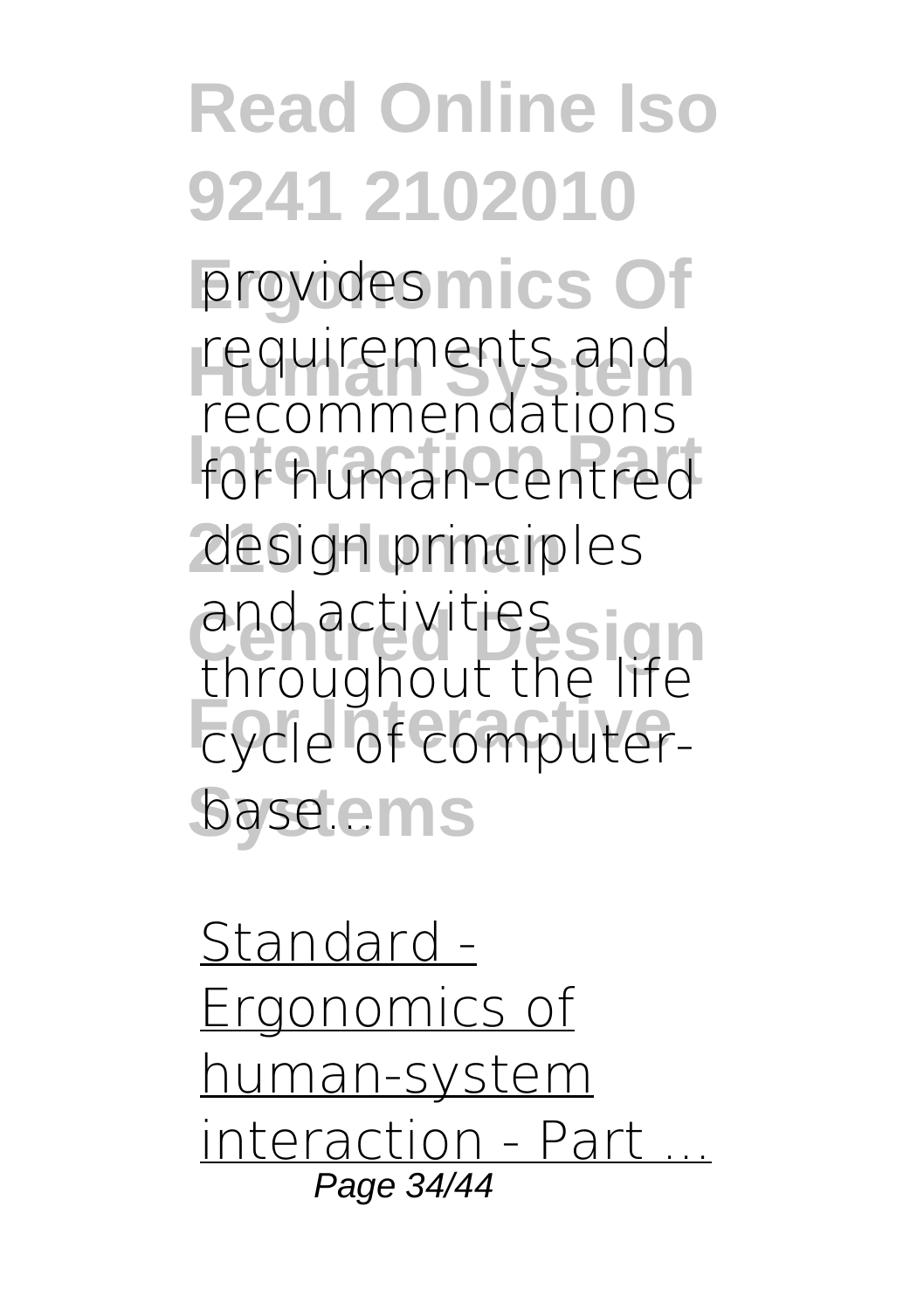**Read Online Iso 9241 2102010 Ergonomics Of** ISO **Human System** 9241-210:2010, human-system<sup>art</sup> **210 Human** interaction - Part **Centred Design** 210: Human-**For Interactive** interactive **Systems** systems. by . Ergonomics of centred design for ISO/TC 159/SC 4 (Author) This barcode number lets you verify that you're getting Page 35/44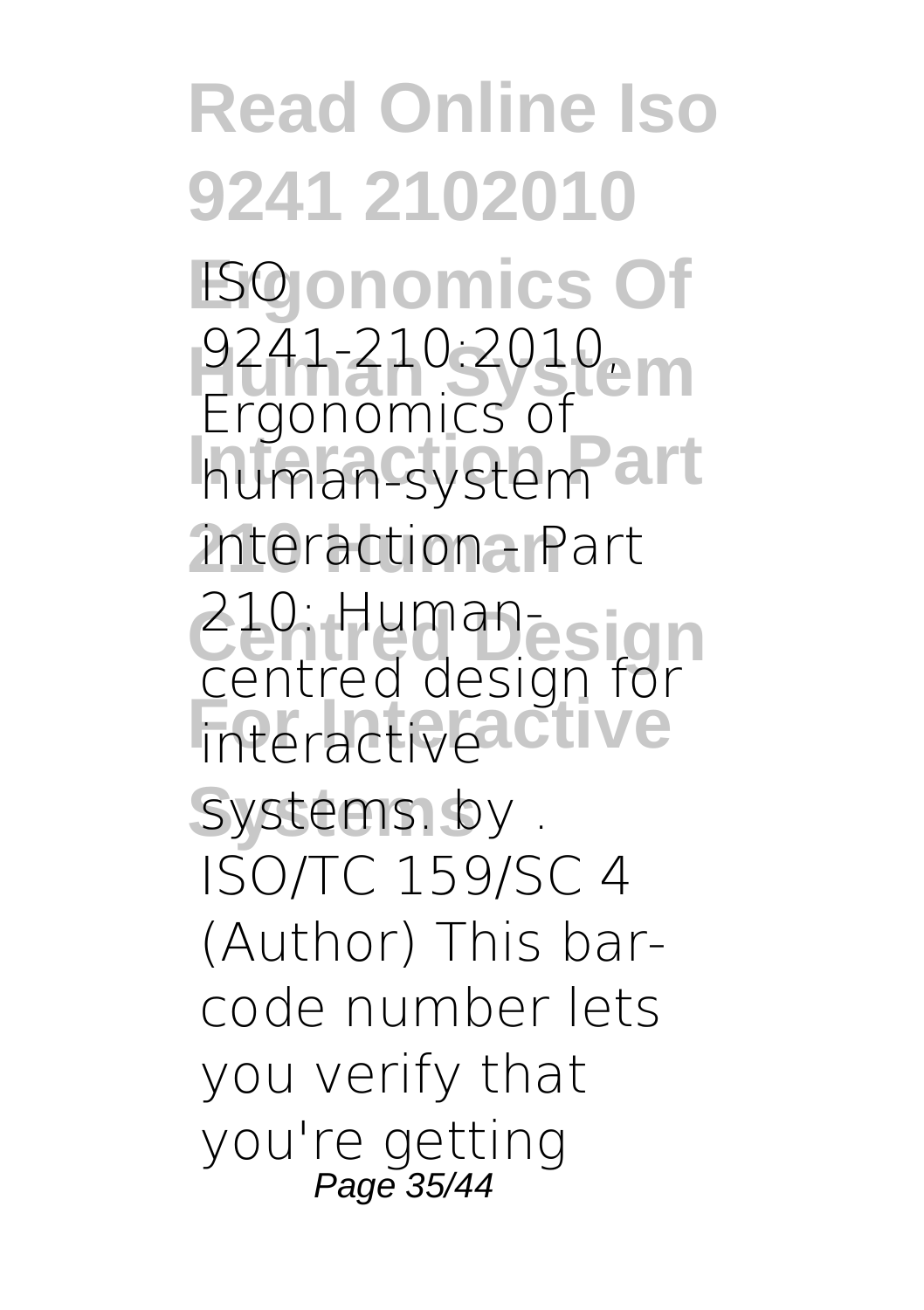exactly the right f version or edition<br>
of a back The **Interaction Part 210 Human** 10-digit formats both work. Use the scan ISBNs and C compare prices. of a book. The Amazon App to

Amazon.com: ISO 9241-210:2010, Ergonomics of human-system ... Page 36/44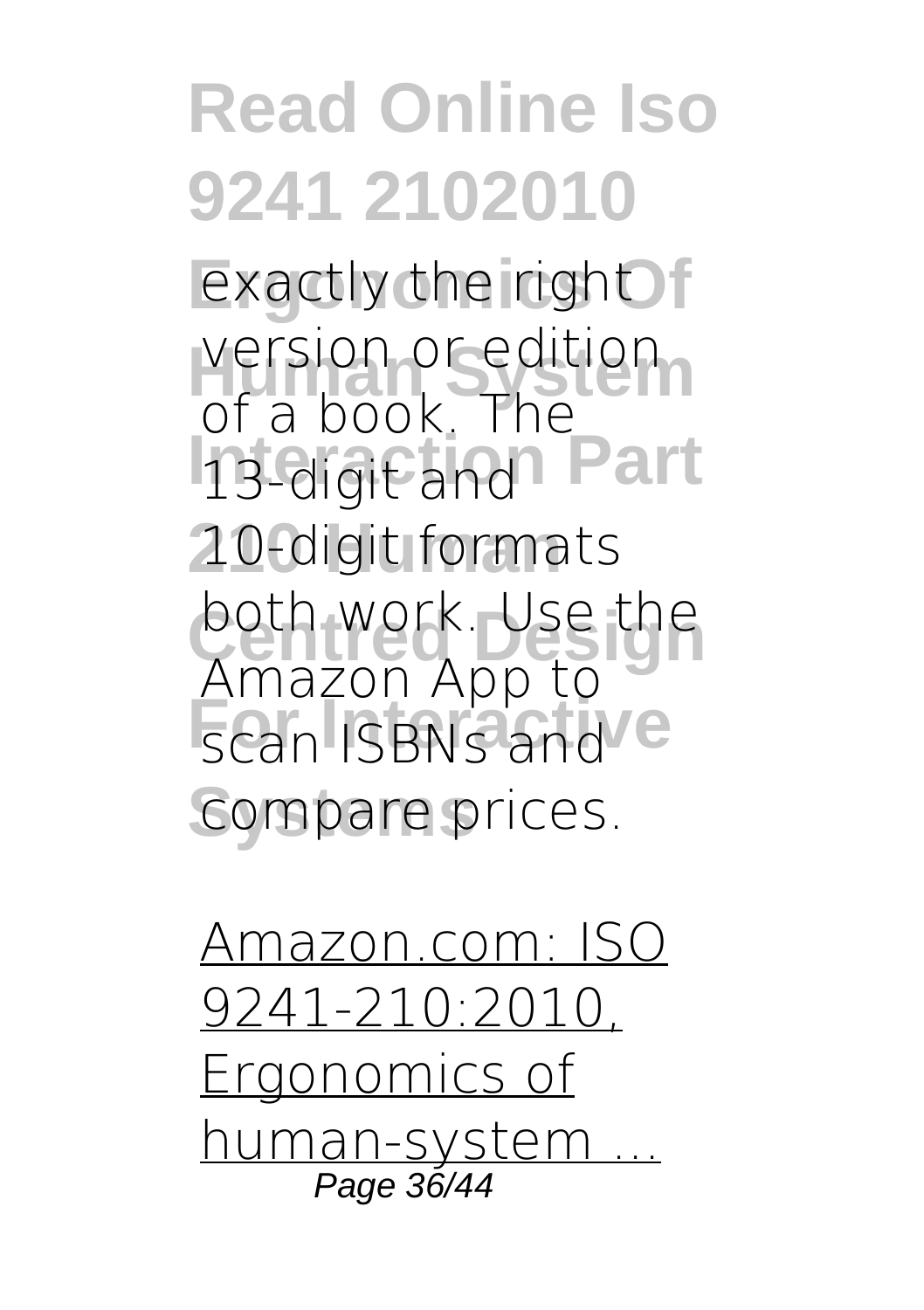**Read Online Iso 9241 2102010 Ergonomics Of** ISO **Human System** 9241-210:2010, human-system<sup>art</sup> **210 Human** interaction – Part **Centred Design** 210: Human-**For Interactive** interactive systems **Systems** Amazon.co.uk Ergonomics of centred design for Price: £ 325.02 (as of 15/04/2020 05:10 PST- Details ) Product prices and availability are Page 37/44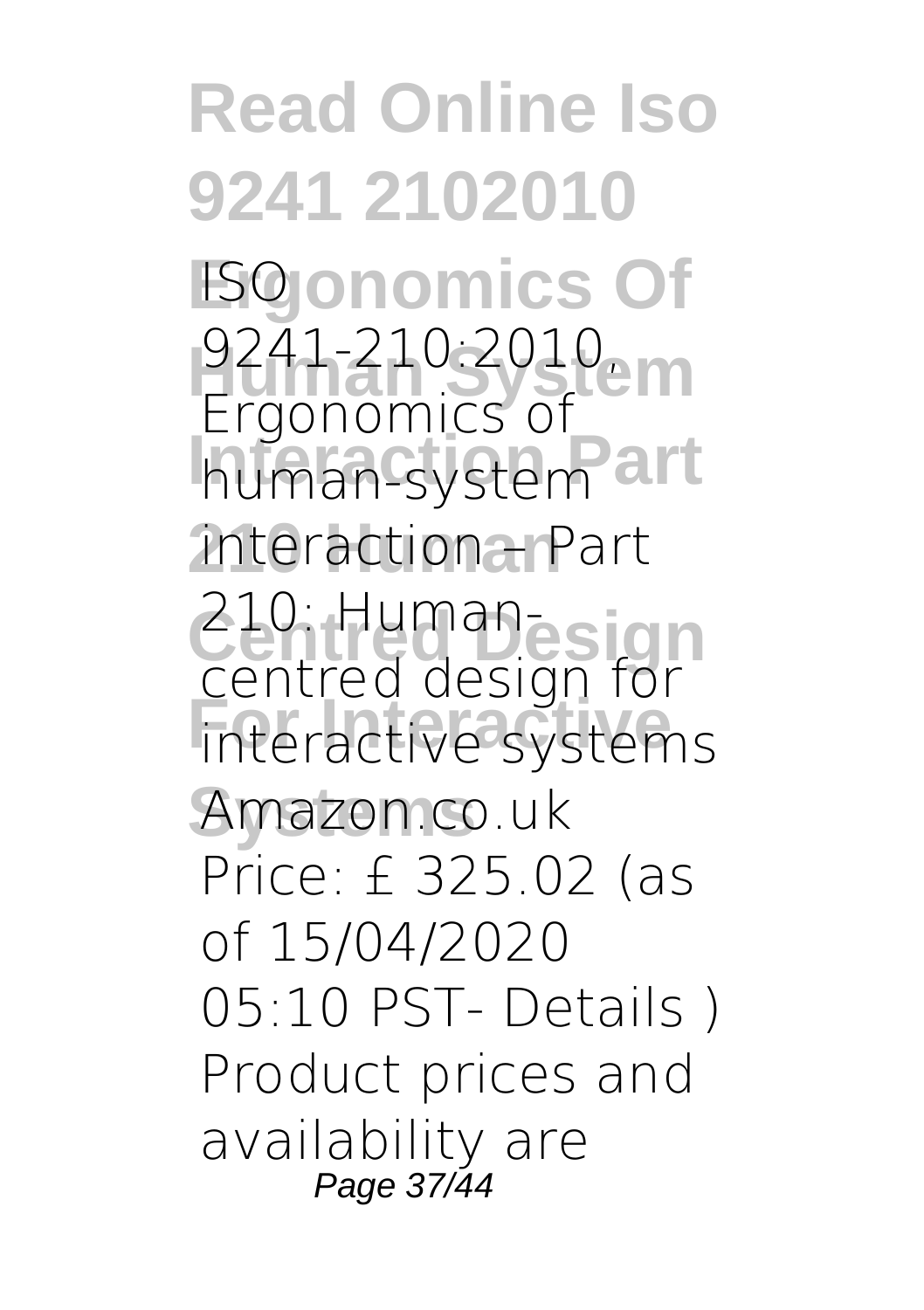accurate as of the date/ume indicate<br>and are subject to **Change: ION** Part **210 Human Contred Design Ergonomics of Ve Systems** human-system date/time indicated ISO 9241-210:2010, interaction ... ISO 9241-210:2010 "Ergonomics of human-system interaction -- Part Page 38/44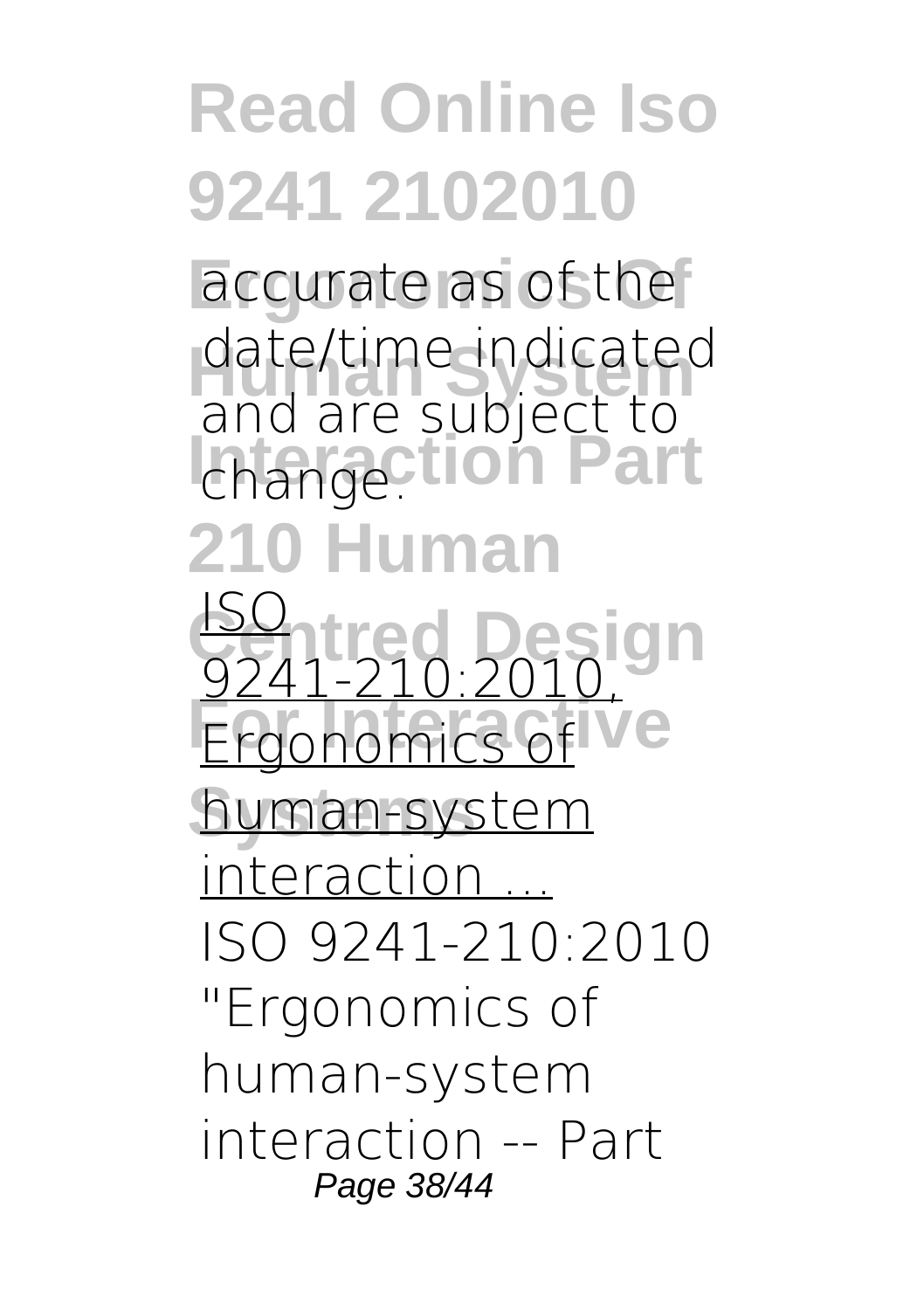#### **Read Online Iso 9241 2102010 210: Human-s Of** centred design for **Interaction Part** systems"(2010)(JIS **210 Human** Z 8530:2019 「人間工学 **Centred Design** 中心設計」 2019) **hteractive** interactive --インタラクティブシステムの人間

**Systems** ISO 9241-210 - Wikipedia INTRODUCTION : #1 Iso 9241  $2102010 - F$ ree eBook Iso 9241 Page 39/44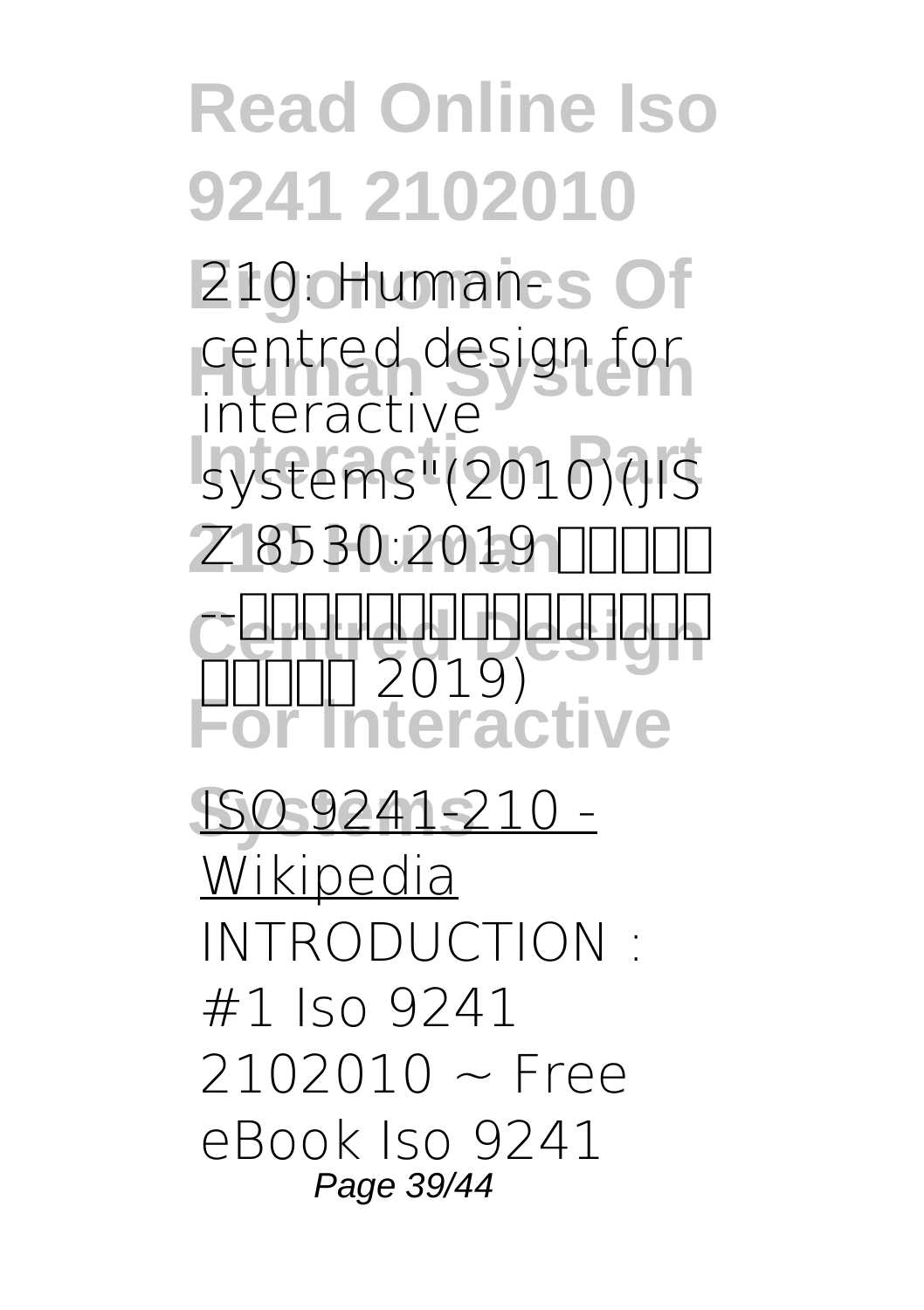**Read Online Iso 9241 2102010 Ergonomics Of** 2102010 **Human System** Ergonomics Of **Interaction Part** Interaction Part **210 Human** 210 Human **Centred Design** Centred Design For **Firencence Systems** Uploaded By Robin Human System Interactive Cook, iso 9241 2102010 provides requirements and recommendations for human centred Page 40/44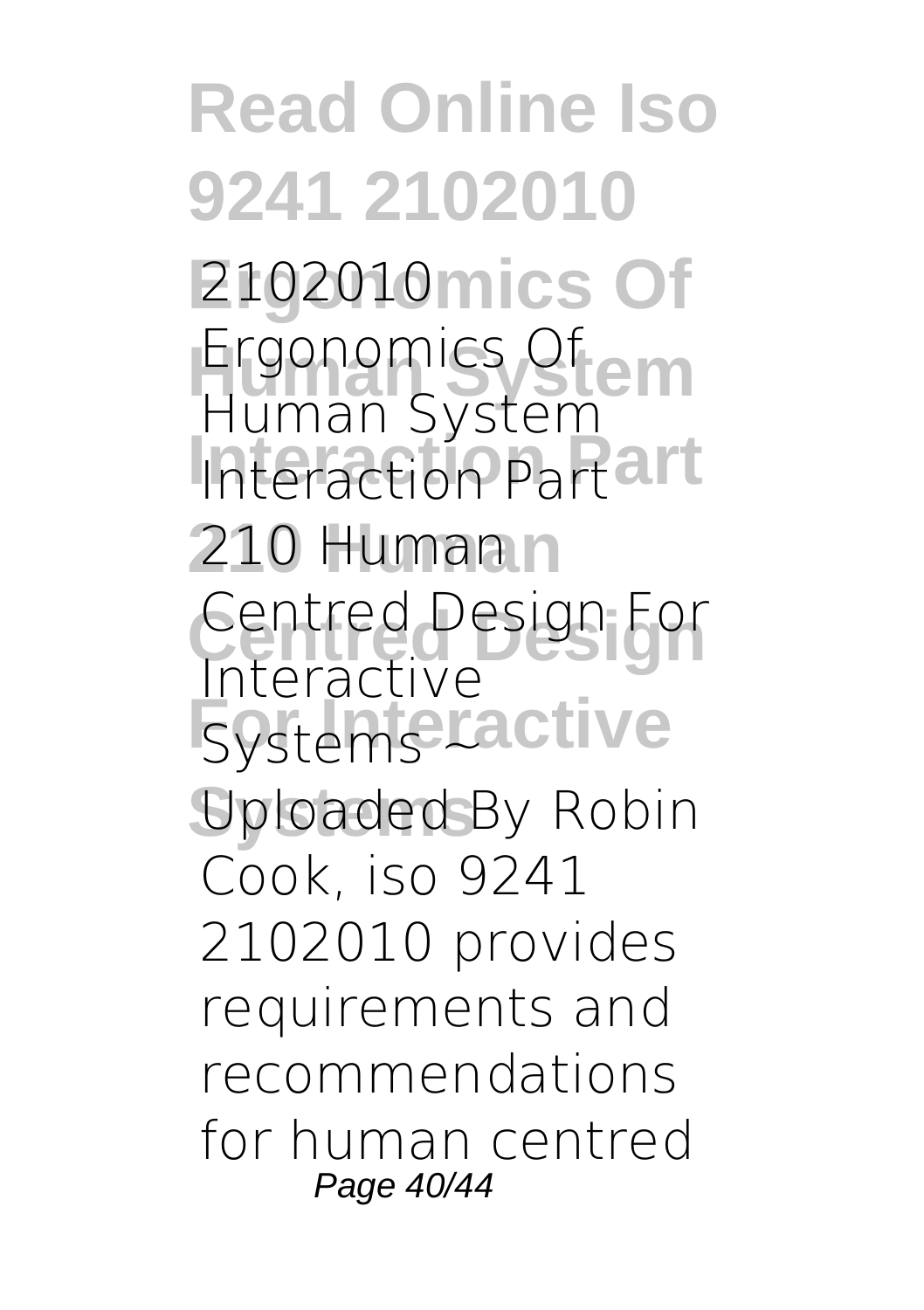design principles and acuvities<br>throughout the life **EXPERIES COMPUTER 210 Human** based interactive systems i<sup>t</sup> Design and activities

**For Interactive** Iso 9241 2102010 Ergonomics Of Human System Interaction ... ISO 9241-210:2010 provides requirements and Page 41/44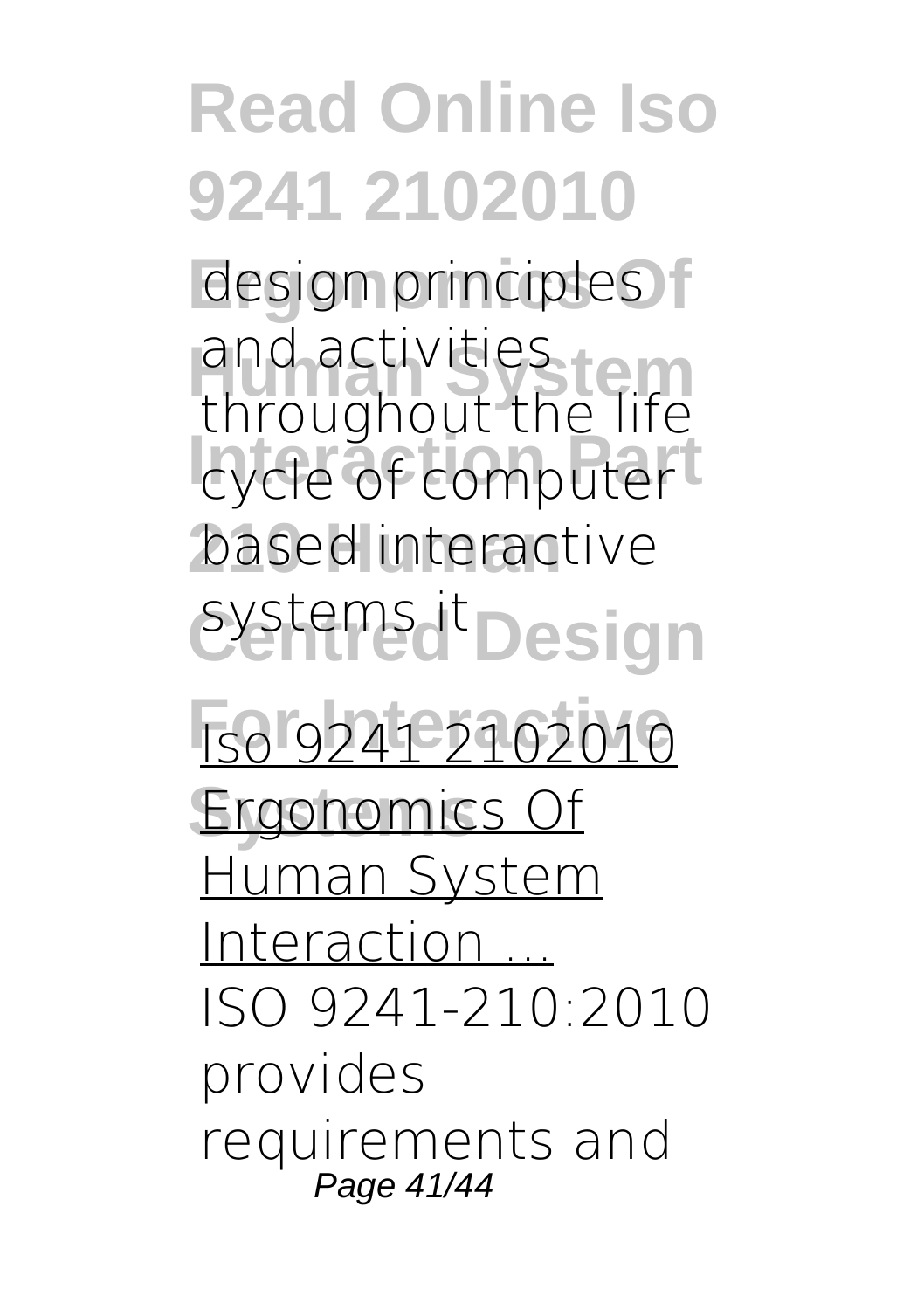recommendations for human-centred and activities **Part 210 Human** throughout the life cycle of computer-**For Interactive Systems** design principles based interactive ISO 9241-210:2010 - Ergonomics of human-system interaction ... ISO 9241-110 was Page 42/44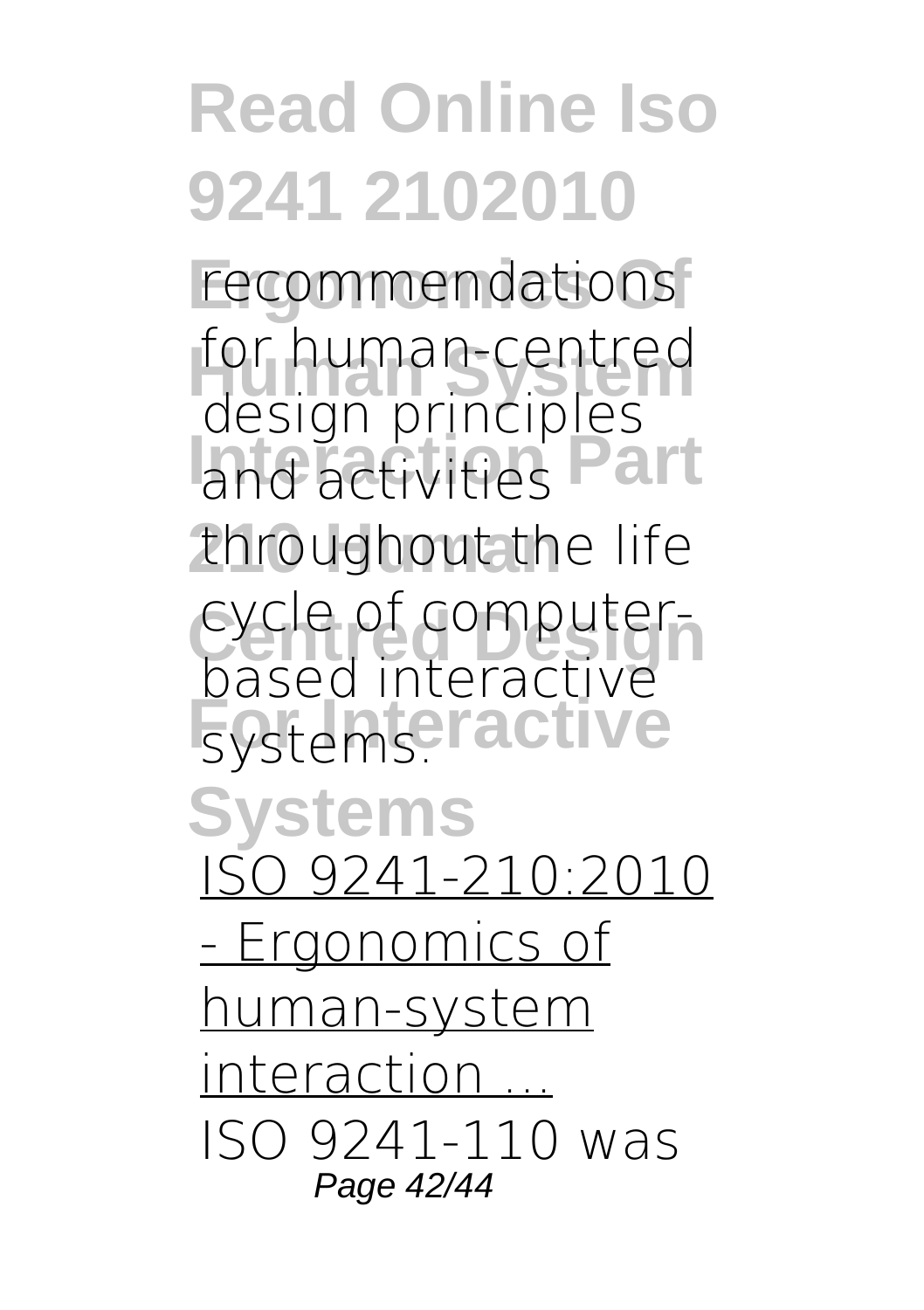**Read Online Iso 9241 2102010** prepared bycs Of **Technical**<br>Committee ISOTC 159, Ergonomics, L **210 Human** Subcommittee SC **A** Ergonomics of **Formall System** first edition of ISO Committee ISO/TC human-system 9241-110 cancels and replaces ISO 9241-10:1996 , which has been technically revised Page 43/44